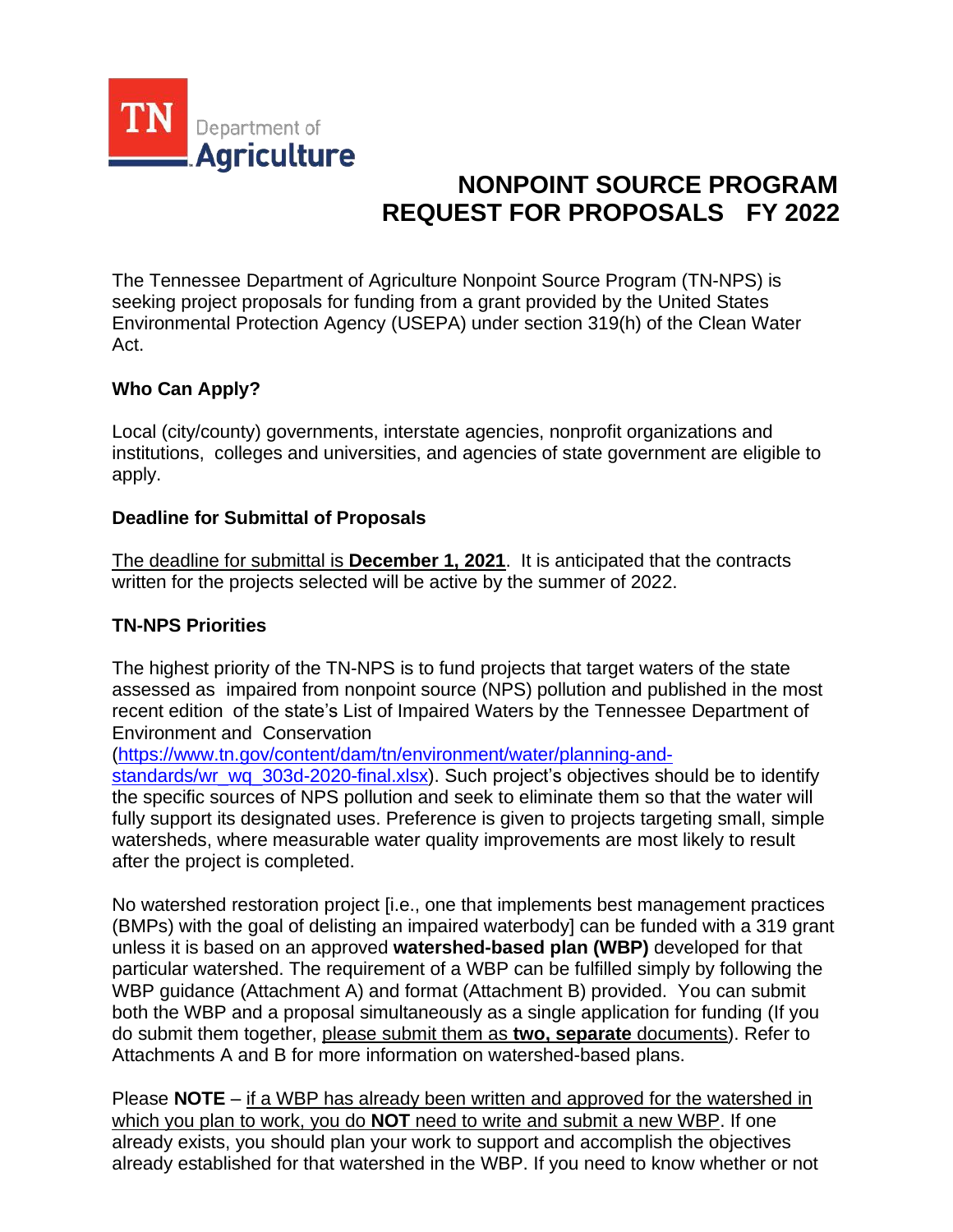a WBP exists for the location you plan to work, contact Sam Marshall (615-837-5306; [sam.marshall@tn.gov\)](mailto:sam.marshall@tn.gov) or look at the list of approved WBPs at [https://www.tn.gov/agriculture/farms/conservation/nonpoint-source-grant](https://www.tn.gov/agriculture/farms/conservation/nonpoint-source-grant-program.html)[program.html](https://www.tn.gov/agriculture/farms/conservation/nonpoint-source-grant-program.html)

A second priority of the TN-NPS is to fund projects which focus on NPS education and training are also eligible to receive funding.Educational projects can attempt to have a broad, statewide effect on all citizens of Tennessee or can target a particular audience in ways they could reduce NPS pollution.Any such project must focus on raising awareness of NPS issues or attempt to inform decision-making processes in order to reduce NPS impacts to waters.

Proposals will also now be accepted that have as their aim the protection of currently unimpaired waters that may be threatened. This reflects greater acceptance of this type of project on the national NPS level. Project proposals of this nature will not be considered as top priority but will be eligible and if the case for funding them is compelling they could score and rank high enough in the evaluation process to receive funding.

#### **Evaluation Criteria**

All projects are initially reviewed to ensure that they meet eligibility requirements before being fully considered for funding. Eligible project proposals are then evaluated by state agencies from both a statewide as well as a local/regional perspective. All eligible projects are reviewed in detail and scored according to many criteria. As this is a competitive situation, scores are totaled, and projects are ranked from high score to low. Beyond this attempt to rank projects in an objective manner, there remains a certain degree of subjectivity as to which projects are finally selected to receive funds.

Please NOTE: the *Grant Proposal Evaluation Criteria* used to score and rank both Education and Training project proposals and Watershed Restoration project proposals are provided as Attachments E and F, respectively.

Successful TN-NPS projects are those that implement conservation practices known as Best Management Practices (BMPs) or those that produce educational programs/materials that result in reduction of nonpoint source pollution to targeted, impaired waterbodies to such a significant degree that they are likely to be removed from the state's List of Impaired Waters in the relative short-term. To that end, in evaluating proposals, preference is given to projects that minimize 319 funds allocated to salaries and benefits for personnel, and instead maximize 319 funds spent for actual, on-the-ground work – BMPs and educational programs/materials.

Because of this emphasis, proposals that limit the amount of 319 grant funds allocated to **both** salaries and benefits of employees of the grantee **and** all subcontracted personnel charges for technical assistance/design/consulting to **25% or less** of total 319 funds requested will be much more competitive when evaluated for funding. In order to expedite evaluation of proposals, please calculate and fill in the box for "Personnel Costs of Grantees and Subcontractors" on the top of page 17 when you submit a proposal.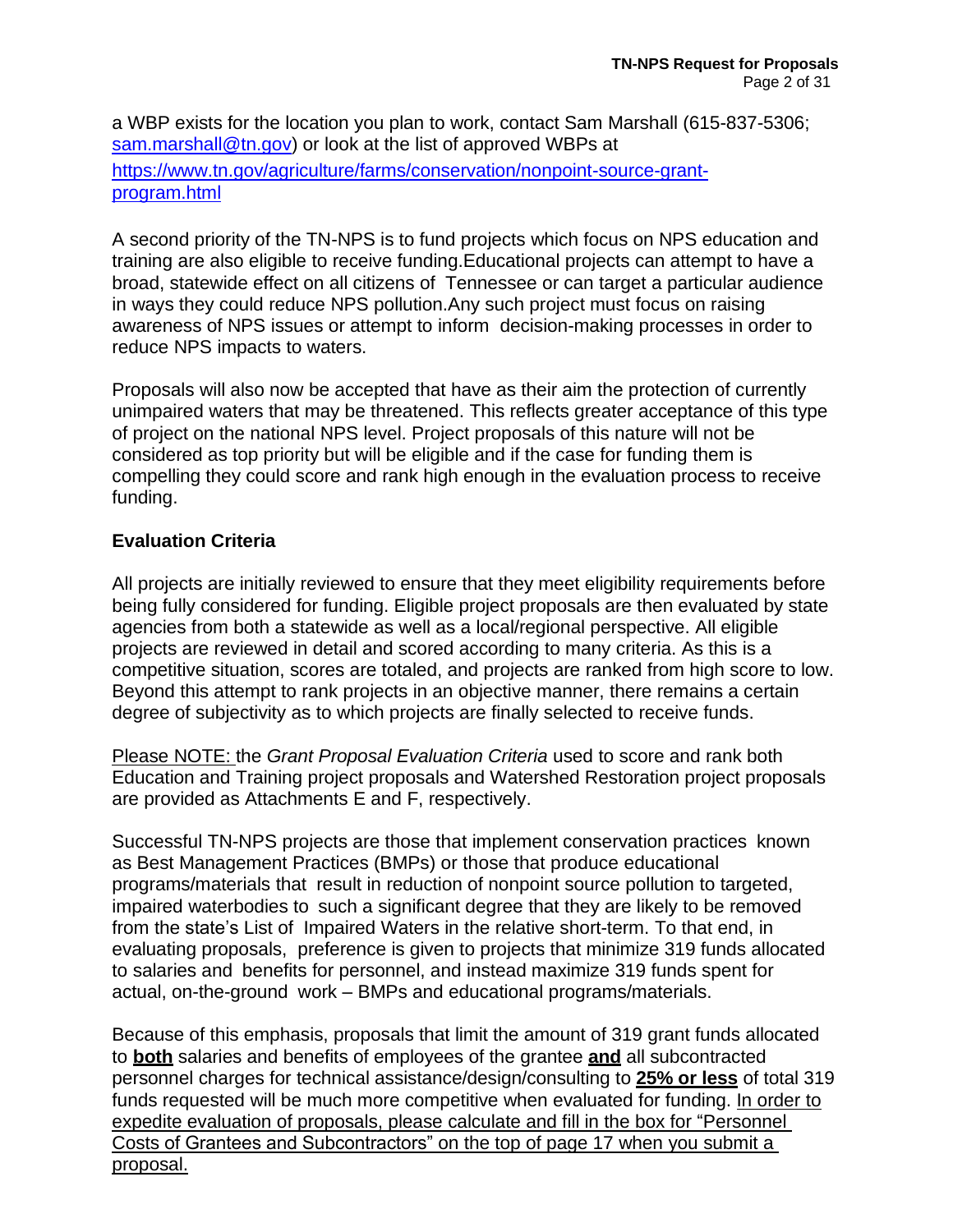#### **Project Match**

The TN-NPS is a cost-share program. The maximum percentage of the total project cost supplied by the grant is normally 60%. The remaining 40% match must come from the grantee and can be monetary funds or in-kind donation of labor and/or materials from any nonfederal source. If you know the total project cost, simply multiply that amount by 0.6 and 0.4 to get the amount you should request in grant funds and how much match you will need, respectively. Alternatively, if you simply know the amount of grant funds you would like to request, in order to determine the amount of match required, multiply the amount of grant funds requested by 0.6667. This product is the minimum 40% match required.

All matching dollars must be spent within the dates of the contract and must be directly related to one or more of the project tasks as described in the proposal. The total project cost will be the sum of the grant funds requested plus the calculated match value. The *Sources and Types of Match* table (under *Project Budget Tables* – pg. 17) must list the source, type (cash, in-kind labor, in-kind materials, etc.), and amount/value of the matching funds. As mentioned previously, federal funds or in-kind services from a federal source cannot be used as match. Associated, complimentary federal projects may be described in the proposal, but must clearly be delineated as such and not included in the match totals.

Projects that involve the installation of BMPs on private lands will normally have a significant part of their match provided by cash or in-kind support from the landowners. In these cases, approved BMPs will normally be reimbursed at 60 - 75% of the actual cost of establishing the BMP, or up to 85% of the actual cost of BMPs in impaired watersheds, or the Maximum Cost Share Amount (as established by USDA's EQIP payment schedule), whichever is less. However, if there is cost-share from another source the total amount of all cost-share should not exceed 90% of the Total Estimated Cost. The grantee may elect to cost-share at a lesser percentage, or to use another payment system such as a flat rate or a payment cap per cooperator per year. In all cases where no other sources of federal money are involved, the difference between the total cost of the project and the amount the landowner is reimbursed can be counted as match.

#### **Reimbursement**

This grant program is managed through a reimbursement process, which means expenses must be incurred on the project prior to grant funds being disbursed. Reimbursement can be made only for those expenses that are incurred within the term of a contract with TN-NPS.

#### **Project Length**

All proposals should be written with the expectation that they will be 100% accomplished within three years from the time the contract starts. Therefore, plan the tasks, timeline, and budget of the proposal with a 3-year grant term in mind. In reality, all FY2022 grant contracts will be written for the maximum length of time possible given the date it is written. This means contract terms will vary in length from 36 to 48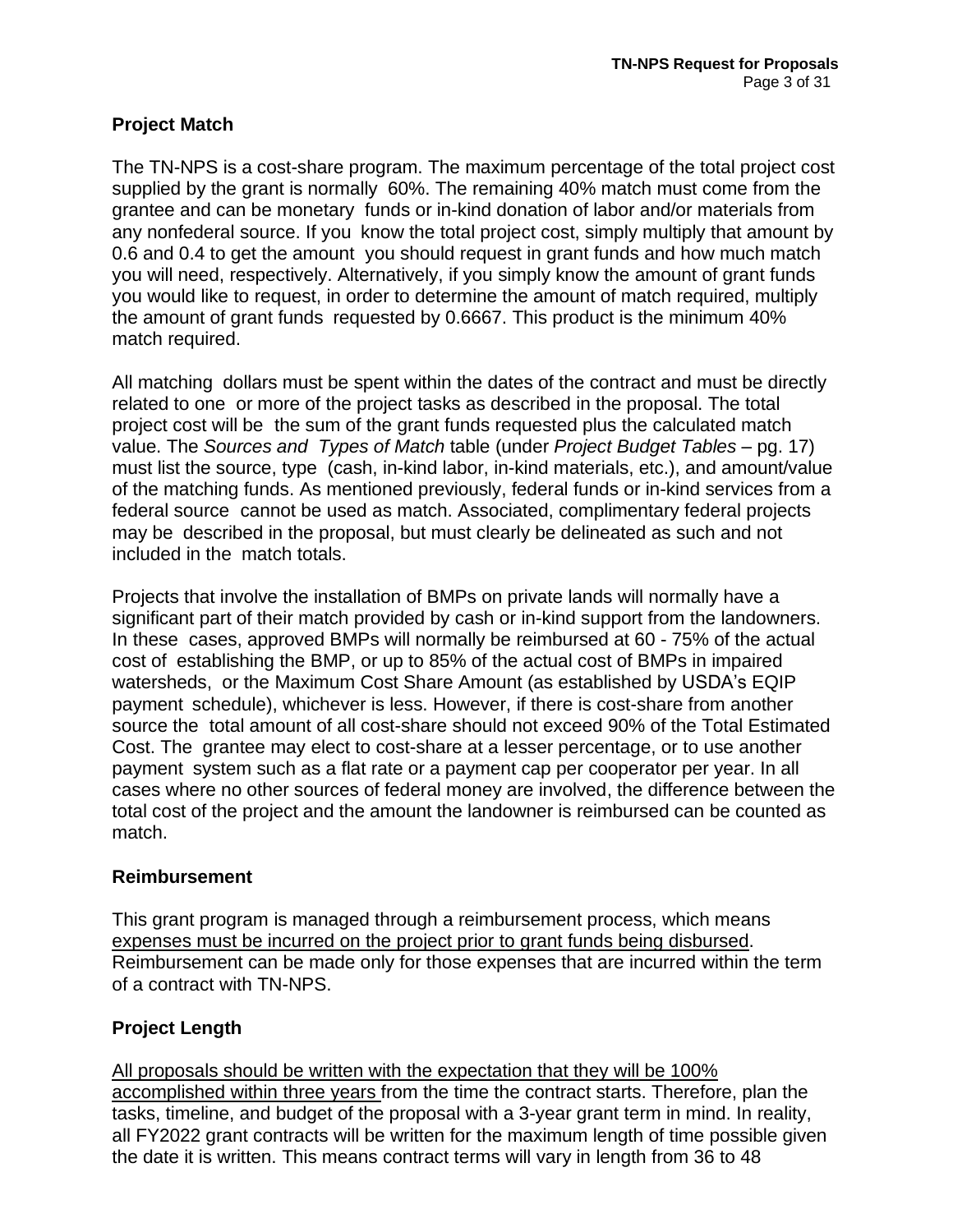months, but no project is guaranteed more than 36 months. Make every effort to complete your project and spend 100% of grant funds within the length of the contract; **there will be NO contract extensions for FY2022 grant contracts**.

#### **Proposal Process**

Refer to Attachment C for a template of the proposal that each applicant must submit to TN-NPS for review and consideration. The format of your proposal **must** match this template. In general, a proposal includes a detailed description of the work to be done, tasks, budget, etc., specific to the project.

The preferred method of transmittal of proposals is through e-mail. If e-mail is not available, please mail a copy of the proposal to the address listed below.

Sam Marshall Tennessee Department of Agriculture Land and Water Stewardship Section Ellington Agricultural Center 424 Hogan Road Nashville, TN 37220

Contact Sam Marshall at either [sam.marshall@tn.gov](mailto:sam.marshall@tn.gov) or 615-837-5306 with any questions you may have.

#### **Miscellaneous Points for Consideration**

- If the proposed budget requests grant funds for indirect costs, then the Grantee must submit to the State documentation of how their particular indirect cost rate was established. This documentation usually takes the form of either results of an independent audit or stipulation of the rate by a cognizant federal or state agency. This documentation must be submitted with the proposal. The maximum allowable indirect cost rate, funded by 319(h), is **20%** of the direct cost line items. The difference between this maximum and the audited indirect rate may be counted as match.
- "Direct costs" are limited to the following budget line items: Salaries, Benefits, and Taxes of employees of the grantee; Supplies, etc. (e.g., cost of BMP materials and any other supplies or equipment that are purchased by the grantee solely as a result of this project); Travel, Conferences, and Meetings that is/are incurred solely in order to accomplish this project; and Capital Purchases of goods required by this particular project.
- Be aware that purchases of goods and acquisition of services using 319(h) program funds must follow State of Tennessee procurement policies as outlined in Attachment D.
- Please note that being paid from two different sources for the same hours worked is not allowed (i.e., "double-dipping"). For any individual receiving monetary compensation (e.g., regular salary) from the grantee and who is also seeking grant funds to cover salary, written documentation from the grantee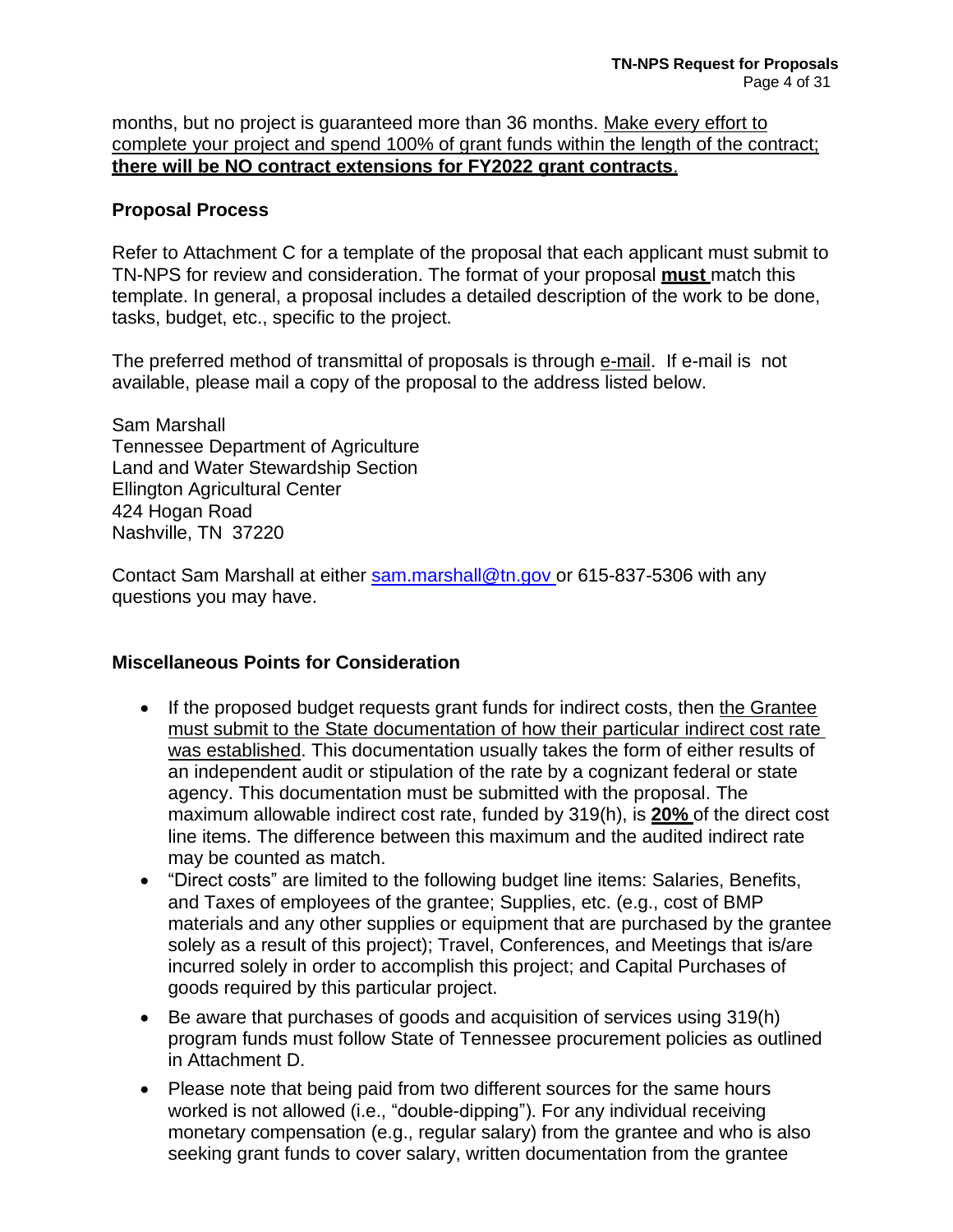stating the grantee's knowledge and approval of the employment situation and declaring no conflict of interest or double-dipping is occurring must be included with the proposal submitted to TDA. It is permissible for grant funds to pay for salary, but it must be clear that the grant funds are only for additional hours worked (on the project), beyond those the employee is normally paid for.

• For more information on the entire TN-NPS program, please refer to the *Management Program Document* on the TDA website – [https://www.tn.gov/content/dam/tn/agriculture/documents/landwaterstewardship/](https://www.tn.gov/content/dam/tn/agriculture/documents/landwaterstewardship/FINAL%20319%20PROGRAM%20MGMT%20DOC_081314.pdf) [FINAL%20319%20PROGRAM%20MGMT%20DOC\\_081314.pdf](https://www.tn.gov/content/dam/tn/agriculture/documents/landwaterstewardship/FINAL%20319%20PROGRAM%20MGMT%20DOC_081314.pdf)

Enclosed are the following guides:

**Attachment A:** Guidance on Watershed Based Plans

**Attachment B:** Watershed Based Plan format

**Attachment C:** Proposal Outline including Budget Template and Instructions

**Attachment D:** Procurement Policy for Grant Contracts

**Attachment E:** Grant Proposal Evaluation Criteria – Program Management Funds

**Attachment F:** Grant Proposal Evaluation Criteria – Watershed Restoration Funds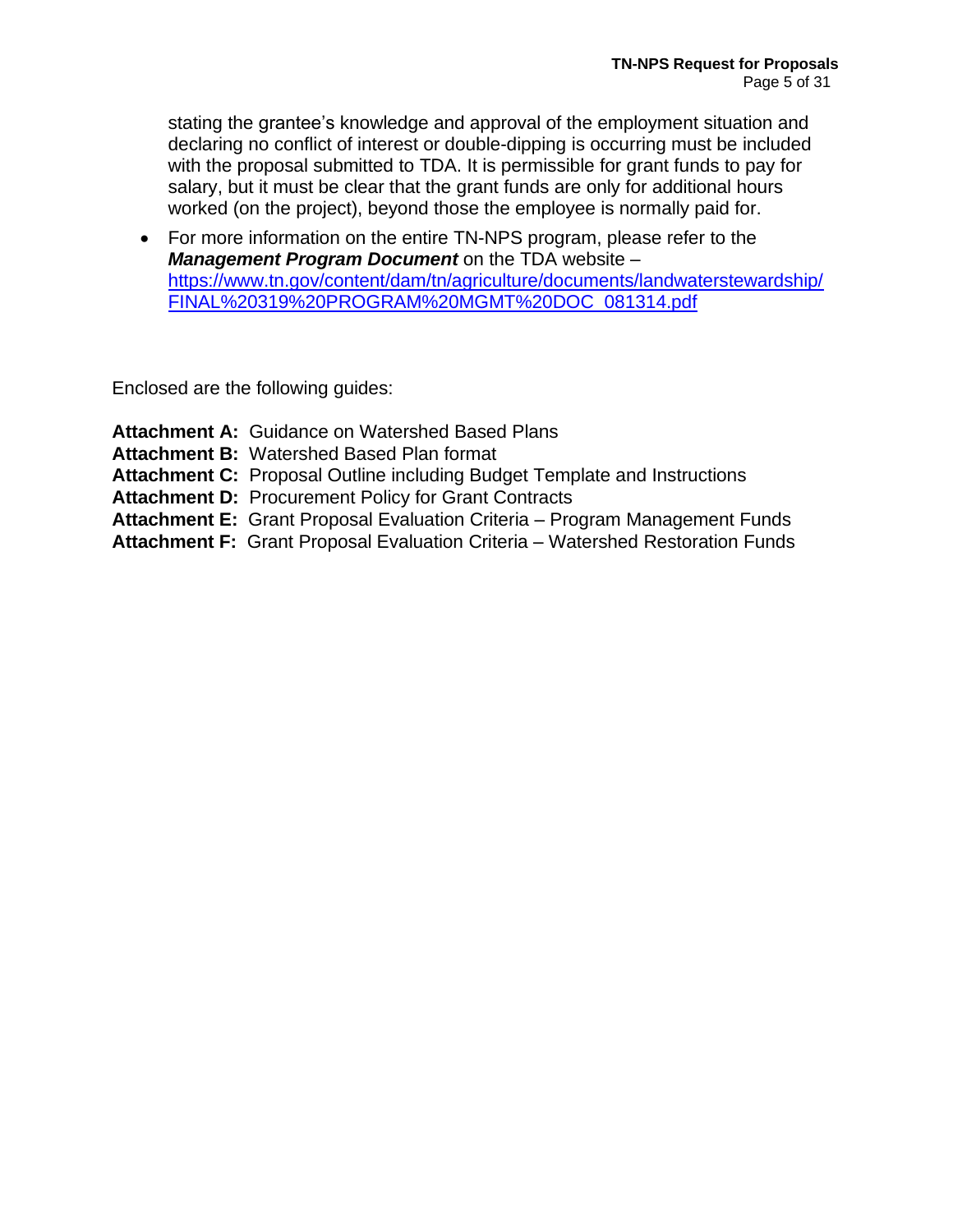#### **ATTACHMENT A**

### *EPA Guidance on Watershed-Based Plans*

To ensure that Section 319 projects make good progress towards restoring waters impaired by nonpoint source pollution, a watershed-based plan (WBP) must be completed and approved before installation of best management practices funded with Section 319 dollars. Watershed-based plans must follow the format demonstrated in this guidance, below. This information is critical for ensuring the development of realistic plans to achieve protection goals or water quality standards. To the extent that necessary information already exists in other documents (e.g., various State and local watershed planning documents, TMDLs, or watershed plans developed to help implement conservation programs administered by USDA), the information may be incorporated by reference.

To the extent that necessary information already exists in other documents (e.g., various State and local watershed planning documents, or watershed plans developed to help implement conservation programs administered by USDA, etc.), the information may be incorporated by reference. Thus, grantees need not duplicate any existing process or document that already provides needed information.

#### Components of a Nine-Element Watershed-Based Plan

The following information must be included in watershed-based plans (WBPs) to restore waters impaired by nonpoint source pollution using incremental Section 319 funds.

**1.** *Identification of causes of impairment and pollutant sources or groups of similar sources that need to be controlled to achieve needed load reductions, and any other goals identified in the watershed plan. Sources that need to be controlled should be identified at the significant subcategory level along with estimates of the extent to which they are present in the watershed (e.g., X number of livestock farms needing upgrading, including a rough estimate of the number of livestock per farm; Y acres of row crops needing improved nutrient management or sediment control; or Z linear miles of eroded streambank needing remediation).*

#### **What Does This Mean?**

Your watershed plan should include a map of the watershed that locates the major causes and sources of impairment. To address these impairments, you will set goals that will include (at a minimum) meeting the appropriate water quality standards for pollutants that threaten or impair the physical, chemical, or biological integrity of the watershed covered in the plan.

This element will usually include an accounting of the significant point and nonpoint sources in addition to the natural background levels that make up the pollutant loads causing problems in the watershed. If a TMDL exists, this element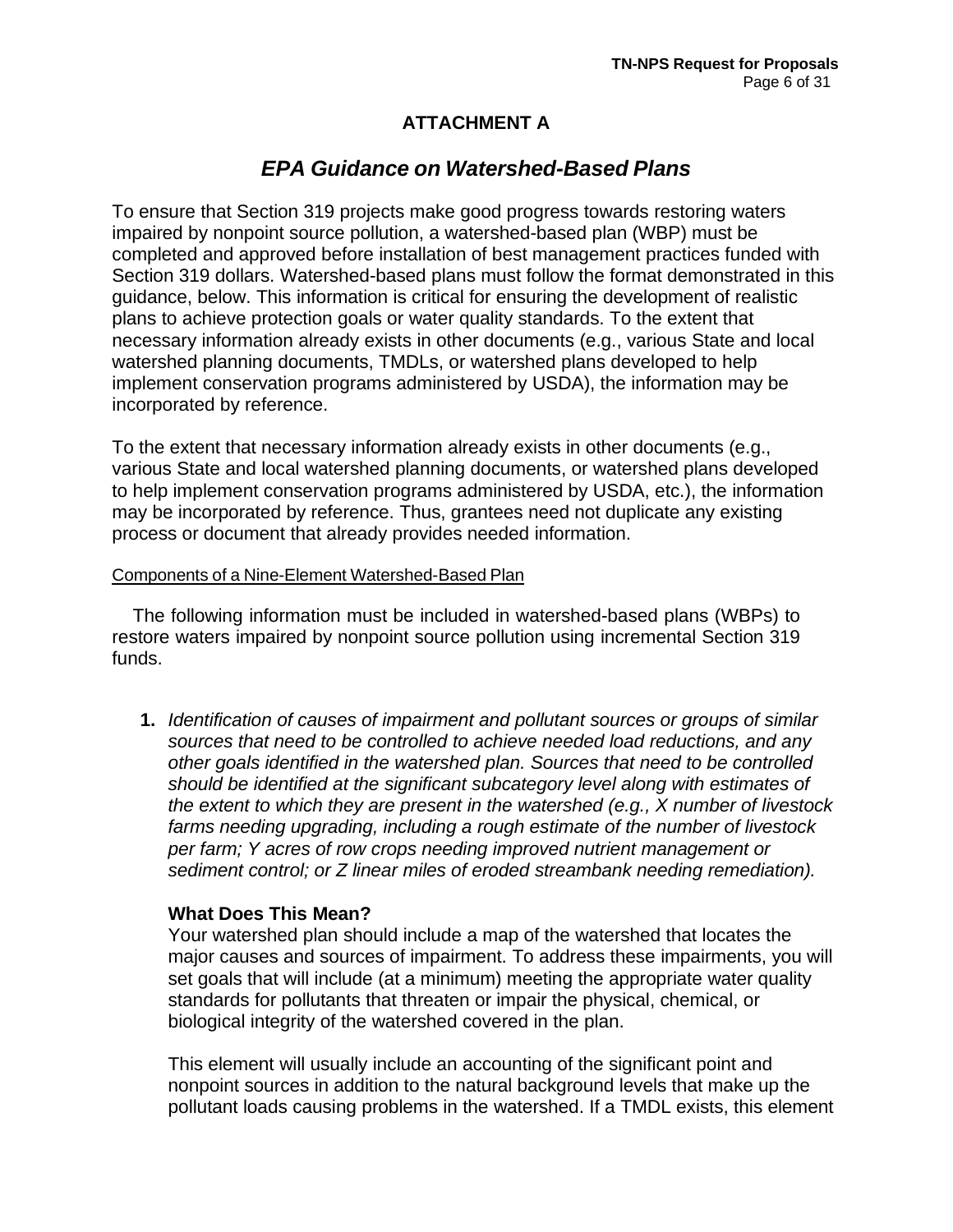may be adequately addressed. If not, you will need to conduct a similar analysis to do this. The analytical methods may include mapping, modeling, monitoring, and field assessments to make the link between the sources of pollution and the extent to which they cause the water to exceed relevant water quality standards.

**2.** *An estimate of pollutant load reductions expected from management measures.*

#### **What does this mean?**

You will need to identify various management measures (see element 3 below) that will help to reduce the pollutant loads and estimate the load reductions expected as a result of these management measures being implemented, recognizing the difficulty in precisely predicting the performance of management measures over time.

Estimates should be provided at the same level as that required in the scale and scope component in element 1 (e.g., the total load reduction expected for livestock farms, row crops, or eroded streambanks). For waters for which EPA has approved or established TMDLs, the plan should identify and incorporate the TMDLs. The estimate should account for reductions in pollutant loads from point and nonpoint sources identified in the TMDL as necessary to attain the applicable water quality standards.

This component of the WBP can be difficult to determine. Modeling is probably EPA's preferred method, but not everyone has access to or competency with that technology. Therefore, in response to a need for a simple, straightforward way to calculate an estimated pollutant load reduction due to BMP implementation, the TN-NPS program has provided the *Pollutant Load Reduction Estimation Tool*, found on the next page.

It is hoped that this tool is intuitive and easy to use. The pollutant load reduction factors in the table came from many instances of modeling ( via STEP-L model) the estimated load reductions from actual installations of many types of BMPs across the entire state in a variety of geographical, land use, and functional settings. To use the tool, simply tally up the types and amounts of each BMP you intend to install and multiply by the appropriate load reduction factor for the three pollutants of EPA's interest (N, P, and sediment). Add up the individual BMP-specific load reductions to obtain your total estimated load reduction for N, P, and sediment expected to be achieved by implementing the BMPs you intend to install. An example is provided to give you an idea of what this might look like.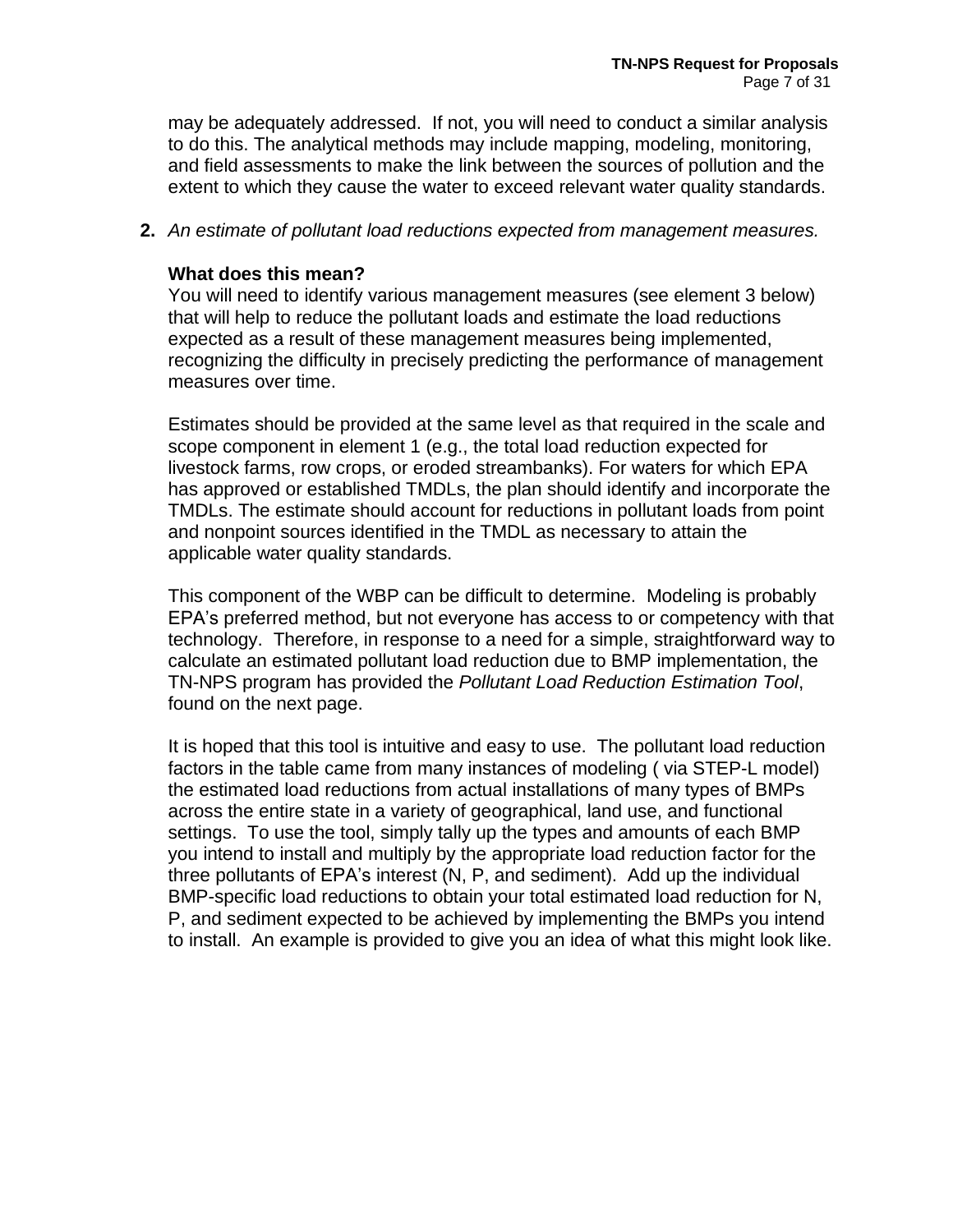|                                             | <b>NRCS</b> | <b>N</b> Reduction |                      | <b>P</b> Reduction |                      | <b>Sediment</b>         |                     |
|---------------------------------------------|-------------|--------------------|----------------------|--------------------|----------------------|-------------------------|---------------------|
| <b>BMP Name</b>                             | Code        | <b>Factor</b>      | Unit                 | <b>Factor</b>      | <b>Unit</b>          | <b>Reduction Factor</b> | <b>Unit</b>         |
| <b>Watering System</b>                      | 614         | 70.23              | Ibs N/unit/year      | 5.88               | Ibs P/unit/year      | 0.004                   | tons/unit/year      |
| <b>Heavy Use Area</b>                       | 561         | 0.09               | Ibs N/sq ft/year     | 0.01               | Ibs P/sq ft/year     | 0.002                   | tons/sq ft/year     |
| Pipeline                                    | 516         | 0.13               | lbs N/foot/year      | 0.02               | Ibs P/foot/year      | 0.006                   | tons/foot/year      |
| Fence                                       | 382         | 0.25               | Ibs N/foot/year      | 0.02               | Ibs P/foot/year      | 0.006                   | tons/foot/year      |
| Forage and Biomass Planting                 | 512         | 6.78               | Ibs N/acre/year      | 0.66               | Ibs P/acre/year      | 0.175                   | tons/acre/year      |
| <b>Grade Stabilization Structure</b>        | 410         | 246.82             | Ibs N/structure/year | 25.79              | Ibs P/structure/year | 4.224                   | tons/structure/year |
| Water and Sediment Control Basin            | 638         | 199.41             | Ibs N/basin/year     | 33.92              | Ibs P/basin/year     | 6.109                   | tons/basin/year     |
| <b>Critical Area Planting</b>               | 342         | 100.04             | Ibs N/acre/year      | 13.56              | Ibs P/acre/year      | 0.055                   | tons/acre/year      |
| Streambank/Shoreline Protection             | 580         | 1.75               | Ibs N/foot/year      | 0.17               | Ibs P/foot/year      | 0.047                   | tons/foot/year      |
| <b>Access Control (Livestock Exclusion)</b> | 472         | 0.11               | Ibs N/foot/year      | 0.01               | Ibs P/foot/year      | 0.001                   | tons/foot/year      |
| Septic improvements                         | 006         | 119.28             | Ibs N/unit/year      | 12.58              | lbs P/unit/year      | 3.564                   | tons/unit/year      |
| <b>Access Road</b>                          | 560         | 0.37               | Ibs N/foot/year      | 0.03               | lbs P/foot/year      | 0.004                   | tons/foot/year      |
| Nutrient Management                         | 590         | 6.31               | Ibs N/acre/year      | 1.02               | Ibs P/acre/year      | 0.282                   | tons/acre/year      |
| <b>Riparian Forest Buffer</b>               | 391         | 308.4              | lbs N/acre/year      | 22.6               | Ibs P/acre/year      | 3                       | tons/acre/year      |
| Rain Garden                                 | 007         | 0.158              | Ibs N/sq ft/year     | 0.06               | lbs P/sq ft/year     | 0.006                   | tons/sq ft/year     |
| <b>Winter Cover Crop</b>                    | 340         | 11.4               | lbs N/acre/year      | 2.4                | lbs P/acre/year      | 0.84                    | tons/acre/year      |
| Terrace                                     | 600         | 0.12               | Ibs N/foot/year      | 0.04               | lbs P/foot/year      | 0.01                    | tons/foot/year      |
| <b>Stream Crossing</b>                      | 578         | 50.3               | Ibs N/unit/year      | 7.5                | Ibs P/unit/year      | 2.8                     | tons/unit/year      |
| Diversion                                   | 362         | 0.11               | lbs N/foot/year      | 0.03               | lbs P/foot/year      | 0.01                    | tons/foot/year      |
| <b>Spring Development</b>                   | 574         | 78.9               | Ibs N/unit/year      | 7.2                | Ibs P/unit/year      | 1.8                     | tons/unit/year      |
| <b>Grassed Waterway</b>                     | 412         | 913.2              | Ibs N/acre/year      | 220                | Ibs P/acre/year      | 89.4                    | tons/acre/year      |
| <b>Filter Strip</b>                         | 393         | 375.8              | lbs N/acre/year      | 83                 | Ibs P/acre/year      | 32.9                    | tons/acre/year      |

#### **Tennessee NPS Program - Pollutant Load Reduction Estimation Tool**

Example: You have a project where you intend to install 4,650 linear feet of access control fencing; 2 watering systems; 2,400 square feet of heavy use area; 3,800linear feet of pipeline; and 1,200feet of streambank protection.

Estimate the TOTAL expected reduction in loading of N, P, and sediment to the receiving stream as follows:

| <b>PRACTICE</b>        | <b>AMOUNT</b>     |   | <b>N</b> Reduction Factor | $=$ lbs N/year |  |
|------------------------|-------------------|---|---------------------------|----------------|--|
| Access Control         | 4,650 feet        |   | 0.11                      | 511.5          |  |
| <b>Watering System</b> | 2 units           |   | 70.23                     | 140.5          |  |
| Heavy Use Area         | 2,400 square feet | ^ | 0.09                      | 216            |  |
| Pipeline               | 3.800 feet        |   | 0.13                      | 494            |  |
| Streambank Protection  | 1,400 feet        |   | 1.75                      | 2450           |  |
|                        |                   |   |                           |                |  |

Expected reduction in N load = **3812**

| <b>AMOUNT</b>     | <b>P Reduction Factor</b> | $=$ lbs P/year |
|-------------------|---------------------------|----------------|
| 4,650 feet        | 0.01                      | 46.5           |
| 2 units           | 5.88                      | 11.76          |
| 2,400 square feet | 0.01                      | 24             |
| 3,800 feet        | 0.02                      | 76             |
| 1.400 feet        | 0.17                      | 238            |
|                   |                           |                |

Expected reduction in P load = **396.26**

|                              |                   |   | Sediment                | $=$ tons      |
|------------------------------|-------------------|---|-------------------------|---------------|
| <b>PRACTICE</b>              | <b>AMOUNT</b>     |   | <b>Reduction Factor</b> | sediment/year |
| <b>Access Control</b>        | 4,650 feet        | x | 0.001                   | 4.65          |
| <b>Watering System</b>       | 2 units           | x | 0.43                    | 0.86          |
| <b>Heavy Use Area</b>        | 2,400 square feet |   | 0.002                   | 4.8           |
| Pipeline                     | 3,800 feet        | x | 0.006                   | 22.8          |
| <b>Streambank Protection</b> | 1,400 feet        | x | 0.047                   | 65.8          |

Expected reduction in sediment load = **98.91**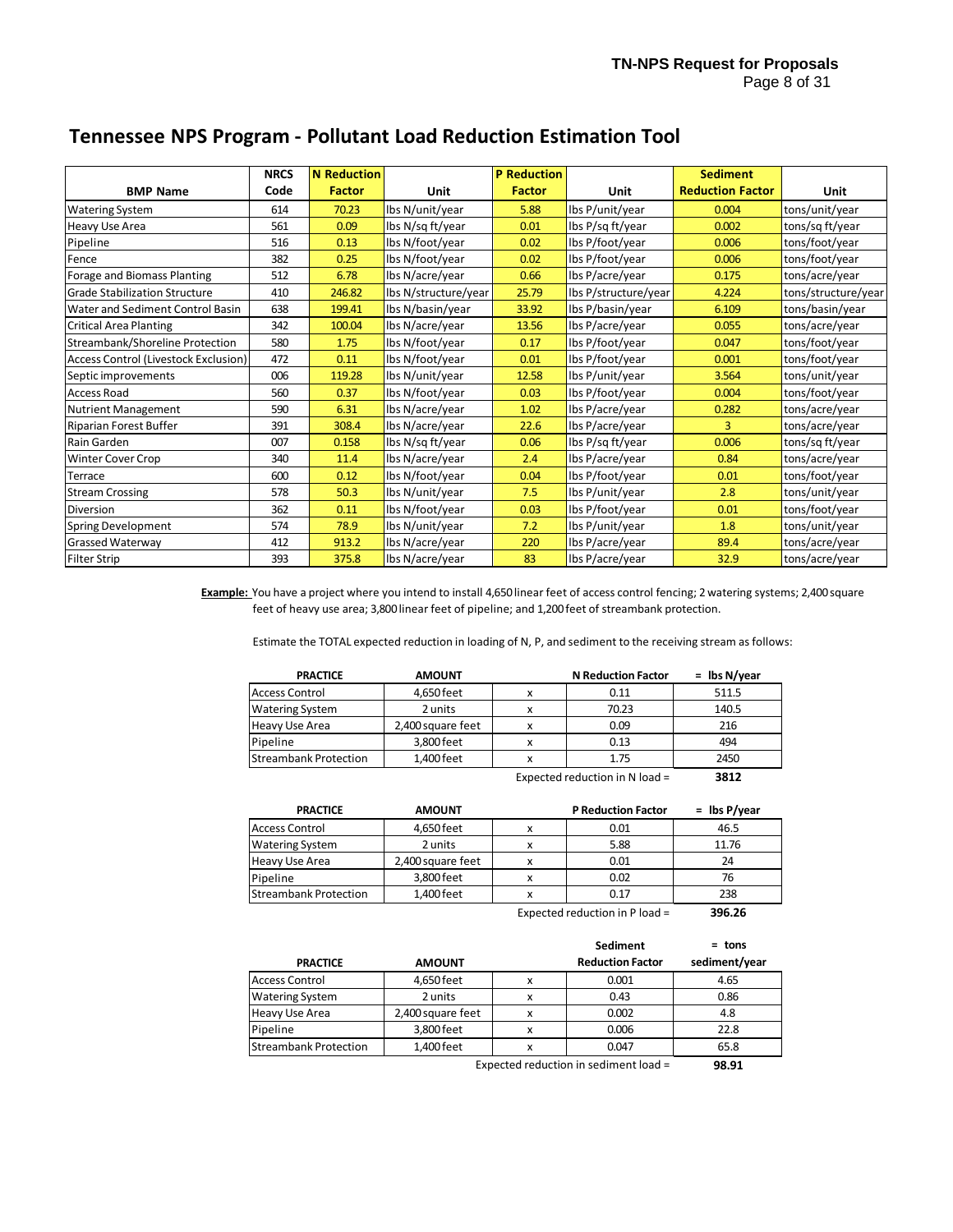**3.** *A description of the nonpoint source management measures that will need to be implemented to achieve load reductions in element 2, and a description of the critical areas in which those measures will be needed to implement this plan.*

#### **What does this mean?**

The plan should describe the management measures that need to be implemented to achieve the load reductions estimated under element 2, as well as to achieve any additional pollution prevention goals called out in the watershed plan (e.g., habitat conservation and protection). Pollutant loads will vary even within land use types, so the plan should also identify the critical areas in which those measures will be needed to implement the plan. This description should be detailed enough to guide implementation activities and can be greatly enhanced by identifying on a map priority areas and practices.

**4.** *Estimate of the amounts of technical and financial assistance needed, associated costs, and/or the sources and authorities that will be relied upon to implement this plan.*

#### **What does this mean?**

You should estimate the financial and technical assistance needed to implement the entire plan. This includes implementation and long-term operation and maintenance of management measures, information/education (I/E) activities, monitoring, and evaluation activities. You should also document which relevant authorities might play a role in implementing the plan. Plan sponsors should consider the use of federal, state, local, and private funds or resources that might be available to assist in implementing the plan. Shortfalls between needs and available resources should be identified and addressed in the plan.

**5.** *An information and education component used to enhance public understanding of the project and encourage their early and continued participation in selecting, designing, and implementing the nonpoint source management measures that will be implemented.*

#### **What does this mean?**

The plan should include an I/E component that identifies the education and outreach activities or actions that will be used to implement the plan. These I/E activities may support the adoption and long-term operation and maintenance of management practices and support stakeholder involvement efforts.

**6.** *Schedule for implementing the nonpoint source management measures identified in this plan that is reasonably expeditious.*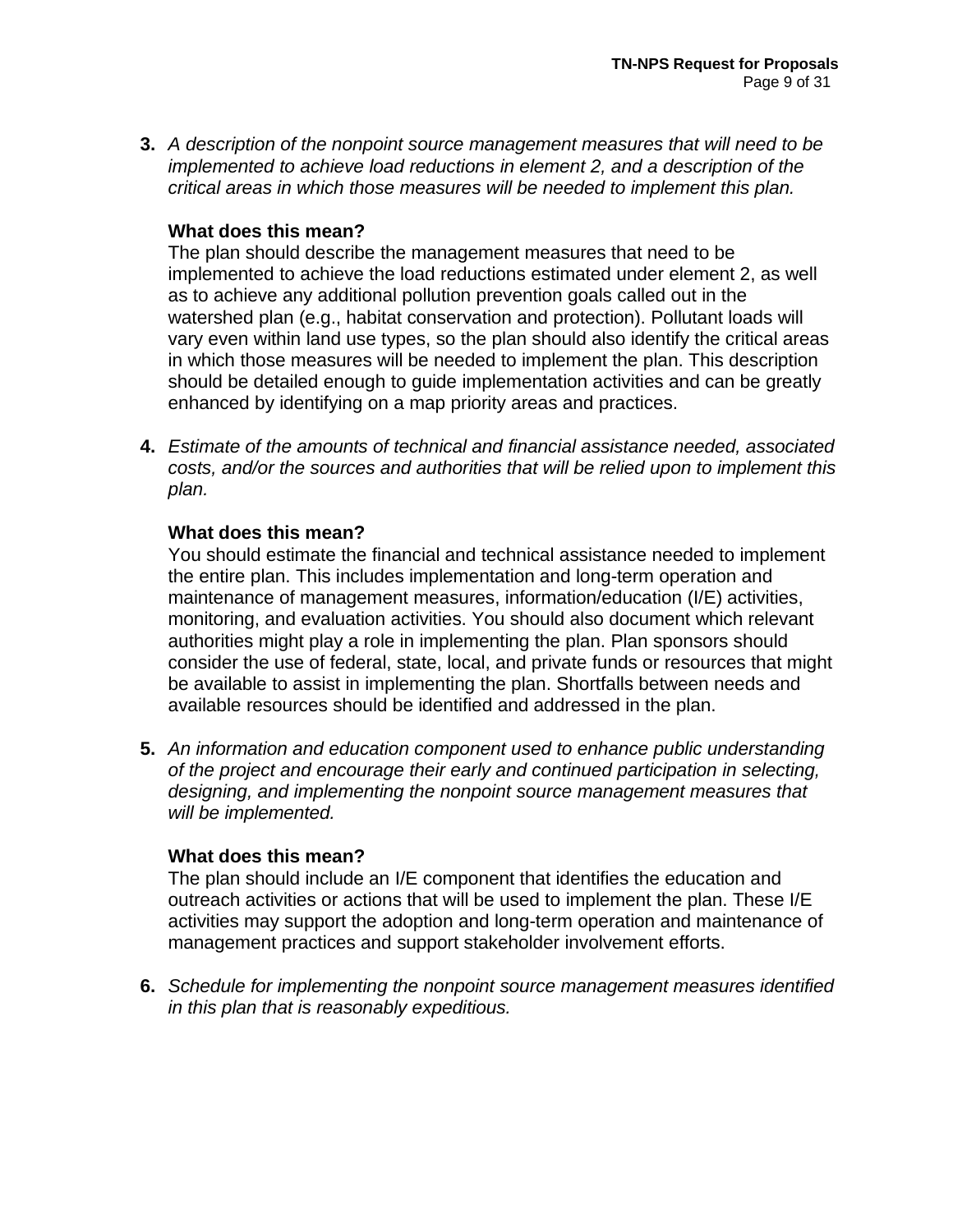#### **What does this mean?**

You should include a schedule for implementing the management measures outlined in your watershed plan. The schedule should reflect the milestones you develop in element 7.

**7.** *A description of interim measurable milestones for determining whether nonpoint source management measures or other control actions are being implemented.*

#### **What does this mean?**

You'll develop interim, measurable milestones to measure progress in implementing the management measures for your watershed plan. These milestones will measure the implementation of the management measures, such as whether they are being implemented on schedule, whereas element 8 (see below) will measure the effectiveness of the management measures, for example, by documenting improvements in water quality.

**8.** *A set of criteria that can be used to determine whether loading reductions are being achieved over time and substantial progress is being made toward attaining water quality standards.*

#### **What does this mean?**

As projects are implemented in the watershed, you will need water quality benchmarks to track progress. The criteria in element 8 (not to be confused with water quality criteria in state regulations) are the benchmarks or waypoints to measure against through monitoring. These interim targets can be direct measurements (e.g., fecal coliform concentrations) or indirect indicators of load reduction (e.g., number of beach closings). You should also indicate how you'll determine whether the watershed plan needs to be revised if interim targets are not met. These revisions could involve changing management practices, updating the loading analyses, and reassessing the time it takes for pollution concentrations to respond to treatment.

**9.** *A monitoring component to evaluate the effectiveness of the implementation efforts over time, measured against the criteria established under element 8 immediately above.*

#### **What does this mean?**

The watershed plan should include a monitoring component to determine whether progress is being made toward attaining or maintaining the applicable water quality standards. The monitoring program should be fully integrated with the established schedule and interim milestone criteria identified above. The monitoring component should be designed to determine whether loading reductions are being achieved over time and substantial progress in meeting water quality standards is being made. Watershed-scale monitoring can be used to measure the effects of multiple programs, projects, and trends over time.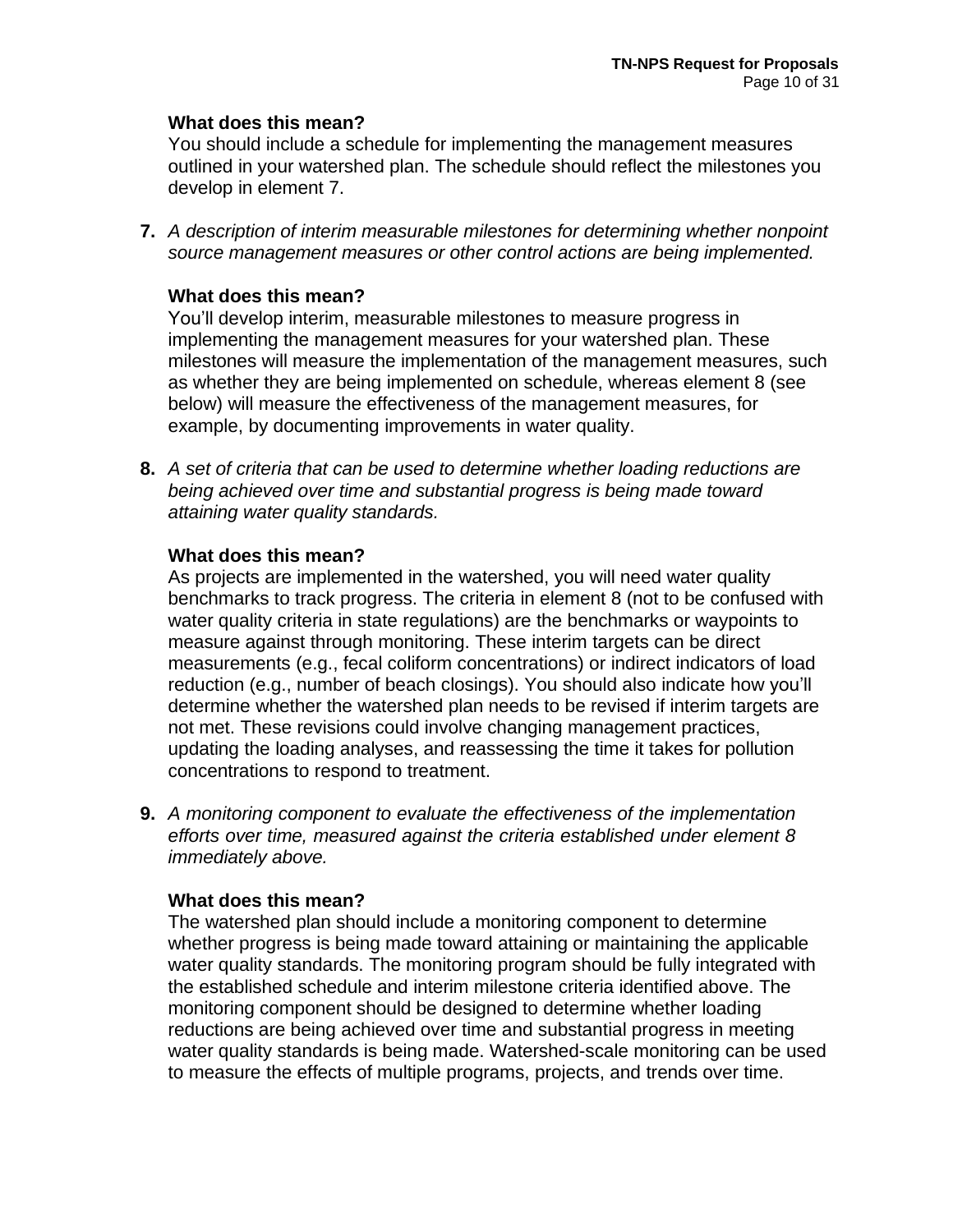Instream monitoring does not have to be conducted for individual BMPs unless that type of monitoring is particularly relevant to the project.

EPA recognizes the difficulty of developing the information described above with precision and, as this guidance reflects, believes that there must be a balanced approach to address this concern. On one hand, it is absolutely critical that a reasonable effort is made to identify the significant sources of pollution and identify the management measures that will most effectively address those sources. Without such information to provide focus and direction to the project's implementation, it is much less likely that the project can efficiently and effectively address the nonpoint sources of water quality impairments. On the other hand, EPA recognizes that even with reasonable steps to obtain and analyze relevant data, the available information at the planning stage (within reasonable time and cost constraints) may be limited; preliminary information and estimates may need to be modified over time, accompanied by mid- course corrections in the watershed plan; and it often will require a number of years of effective implementation for a project to achieve its goals. EPA fully intends that the watershed planning process described above should be implemented in a dynamic and iterative manner to assure that projects with plans that contain the information above may proceed even though some of the information in the watershed plan is imperfect and may need to be modified over time as information improves.

The watershed-based plan must address a large enough geographic area so that its implementation will address all of the sources and causes of impairments and threats to the waterbody in question. These plans should include mixed ownership watersheds when appropriate to solve the water quality problems (e.g., Federal, State, and private lands). While there is no rigorous definition or delineation for this concept, the general intent is to avoid single segments or other narrowly defined areas that do not provide an opportunity for addressing a watershed's stressors in a rational and economic manner. At the same time, the scale should not be so large as to minimize the probability of successful implementation. Once a watershed plan is approved, it may be implemented in prioritized portions (e.g., based on particular segments, other geographic subdivisions, nonpoint source categories in the watershed, or specific pollutants or impairments).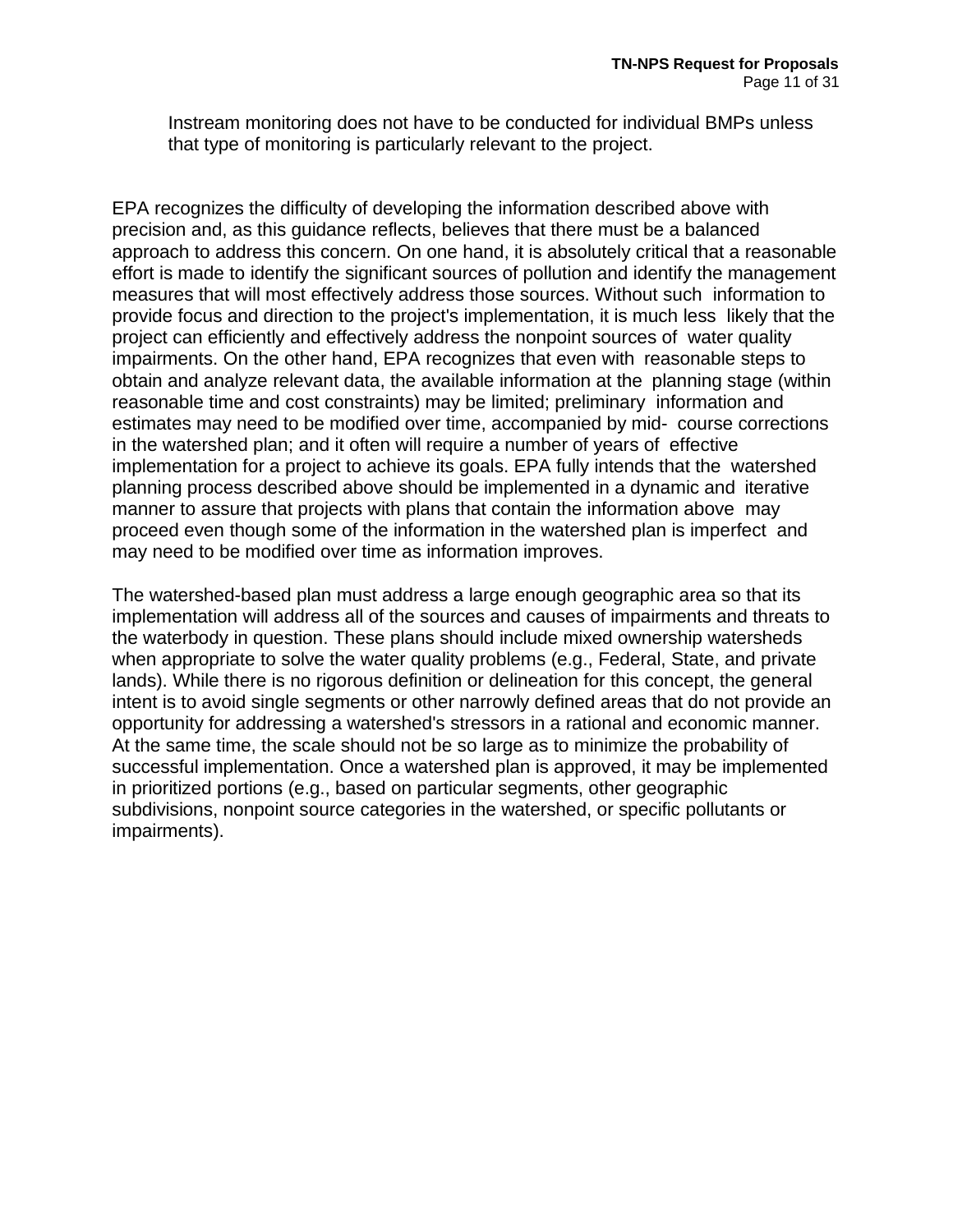#### **ATTACHMENT B**

## *Watershed Based Plan Format*

(Please use the following sections and instructions to guide you as you write your Watershed Based Plan. These are the only sections that you need to include in your plan. Please use these headings. Follow the directions for each section, but do not provide information beyond what is requested. We anticipate that each plan should be less than ten pages, not including supporting documents such as maps. Keep in mind that many times the scale, scope, and budget of a watershed-based plan will be greater than that of the proposal you submit.)

**(Please put page number on each page)**

**Name of Project:**

**Lead Organization:**

**Watershed Identification** (name, location, 12-digit HUC, etc.)**:**

## **Causes and Sources of Nonpoint Source Pollution in the Watershed**

Discuss all that is known about the water quality problems in the watershed. Use all local knowledge of the current land usages in the watershed, and how these contribute to the problems affecting water quality. These resources from TDEC may be helpful.

- Recent list of TDEC's assessment publications, including the latest List of Impaired and Threatened Waters - [https://www.tn.gov/environment/program](https://www.tn.gov/environment/program-areas/wr-water-resources/water-quality/water-quality-reports---publications.html)[areas/wr-water-resources/water-quality/water-quality-reports--](https://www.tn.gov/environment/program-areas/wr-water-resources/water-quality/water-quality-reports---publications.html) [publications.html](https://www.tn.gov/environment/program-areas/wr-water-resources/water-quality/water-quality-reports---publications.html)
- Assessment Database/Dataviewer <http://tdeconline.tn.gov/dwr/>
- TMDLs [https://www.tn.gov/environment/program-areas/wr-water](https://www.tn.gov/environment/program-areas/wr-water-resources/watershed-stewardship/tennessee-s-total-maximum-daily-load--tmdl--program.html)[resources/watershed-stewardship/tennessee-s-total-maximum-daily-load--tmdl-](https://www.tn.gov/environment/program-areas/wr-water-resources/watershed-stewardship/tennessee-s-total-maximum-daily-load--tmdl--program.html) [program.html](https://www.tn.gov/environment/program-areas/wr-water-resources/watershed-stewardship/tennessee-s-total-maximum-daily-load--tmdl--program.html)
- Historical Watershed Management Plans and TDEC's 2021 *Tennessee's Clean Water Act Monitoring and Assessment Report* [https://www.tn.gov/environment/program-areas/wr-water](https://www.tn.gov/environment/program-areas/wr-water-resources/watershed-stewardship/tennessee-watersheds.html)[resources/watershed-stewardship/tennessee-watersheds.html](https://www.tn.gov/environment/program-areas/wr-water-resources/watershed-stewardship/tennessee-watersheds.html)

## **Estimate of Load Reductions**

Provide an estimate of load reductions to be achieved by implementing the planned BMPs. One EPA-approved way to do this is to use the TN NPS Program's Pollutant Load Reduction Estimation Tool, located on page 8.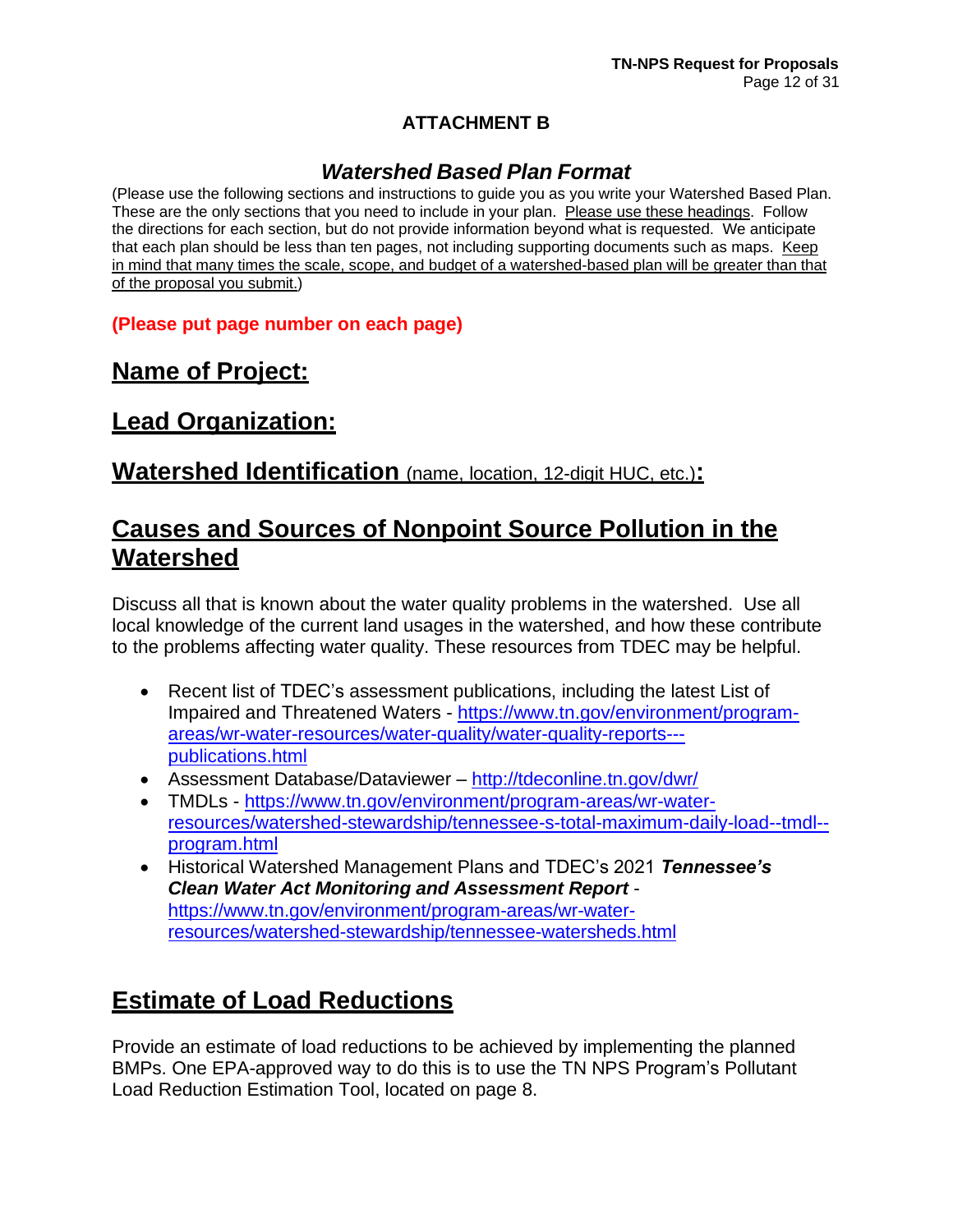## **BMP List, Educational Activities and Budget**

List all BMPs needed to protect or restore the watershed. Also, you must include quantity estimates, costs per unit, and calculate an estimated budget. Costs in this budget should be total costs for implementation or per event (i.e., do not differentiate between cost share funds and matching funds). Contact NRCS to get their current EQIP Payment Schedule that you can use as a guide for how much individual practices should cost. In addition, provide a narrative of a plan to involve as many landowners as possible in watershed restoration activities.

| <b>BMP Name</b>      | Quantity | <b>Cost/Unit</b> | <b>Budget Estimate</b> |
|----------------------|----------|------------------|------------------------|
| *ex. Riparian Buffer | 40 Ac    | \$1,000/ac       | \$40,000               |
|                      |          |                  |                        |
|                      |          |                  |                        |
|                      |          |                  |                        |
|                      |          |                  |                        |
|                      |          |                  |                        |
|                      |          |                  |                        |
|                      |          |                  |                        |
|                      |          |                  |                        |
|                      |          |                  |                        |
|                      |          |                  |                        |
|                      |          |                  |                        |

| <b>Educational Event</b> | Quantity | <b>Cost/Unit</b> | <b>Budget Estimate</b> |
|--------------------------|----------|------------------|------------------------|
|                          |          |                  |                        |
|                          |          |                  |                        |
|                          |          |                  |                        |
|                          |          |                  |                        |
|                          |          |                  |                        |

| Total Budget for Project: |  |
|---------------------------|--|
|---------------------------|--|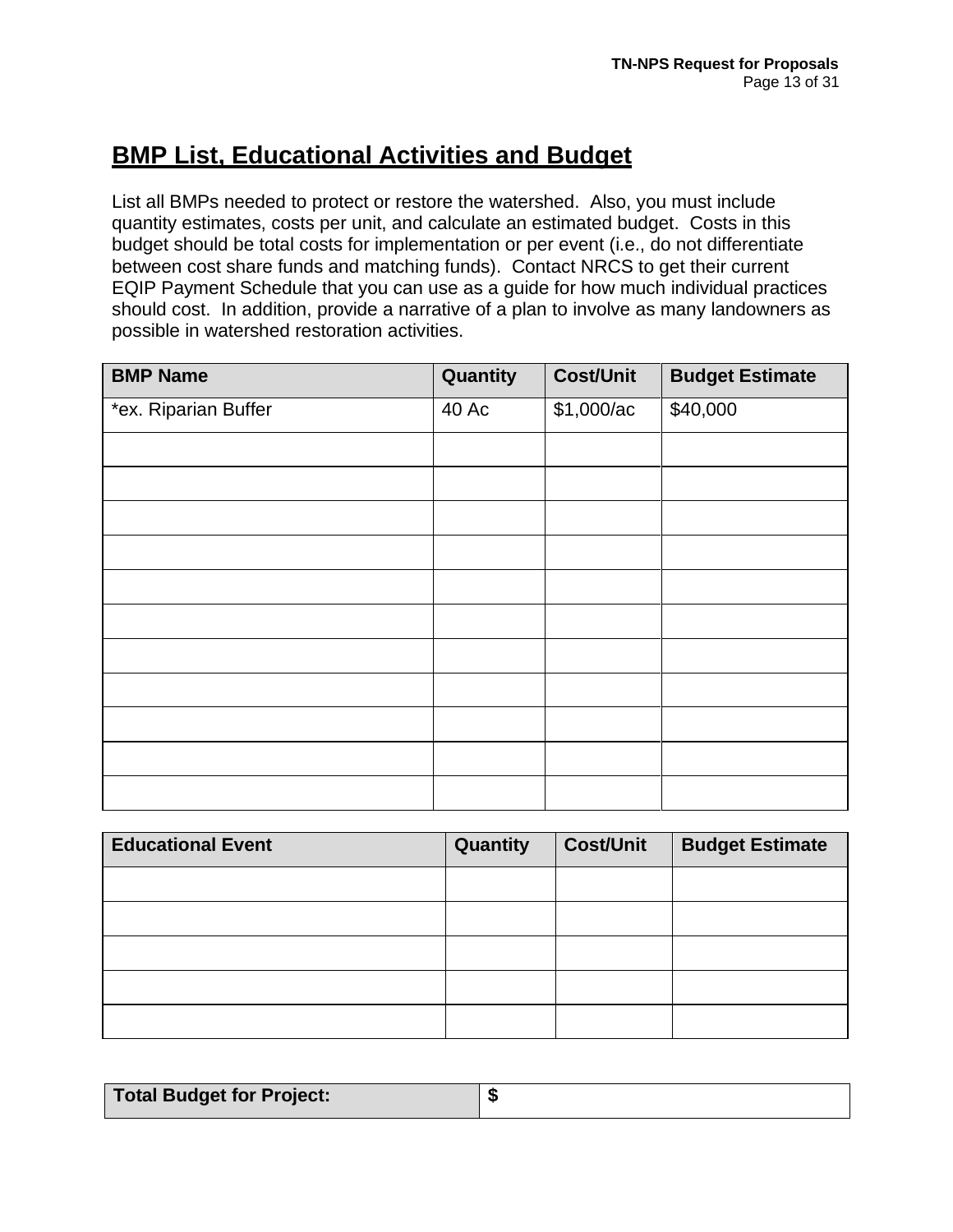## **Timeline, Tasks, and Assessment of Progress**

Provide a detailed outline of the estimated schedule for completing all watershed restoration and/or educational tasks. Also, describe how you intend to assess progress to ensure you stay on schedule and the adjustments to be made in order to get back on schedule if the timeline is not being met.

## **Criteria to Assess Achievement of Load Reduction Goals**

Indicate key criteria for determining whether or not load reduction goals are being met throughout the project implementation phase of the project.

## **Monitoring and Documenting Success**

No 319 funds may be spent on water quality monitoring supplies or activities. Instead, provide a statement of how this restoration project will coordinate with the appropriate TDEC-Division of Water Resources Field Office(s) to inform them where restoration activities are being conducted, so that their watershed assessments can be scheduled to track progress of the restoration work. Also, define a set of criteria that can be used to determine whether substantial progress is being made towards attaining water quality standards and, if not, the criteria for determining whether this watershed-based plan needs to be revised.

For a map of TDEC's Environmental Field Offices and the Division of Water Resources contacts in each Field Office, go to: [https://www.tn.gov/environment/contacts/about](https://www.tn.gov/environment/contacts/about-field-offices.html)[field-offices.html](https://www.tn.gov/environment/contacts/about-field-offices.html)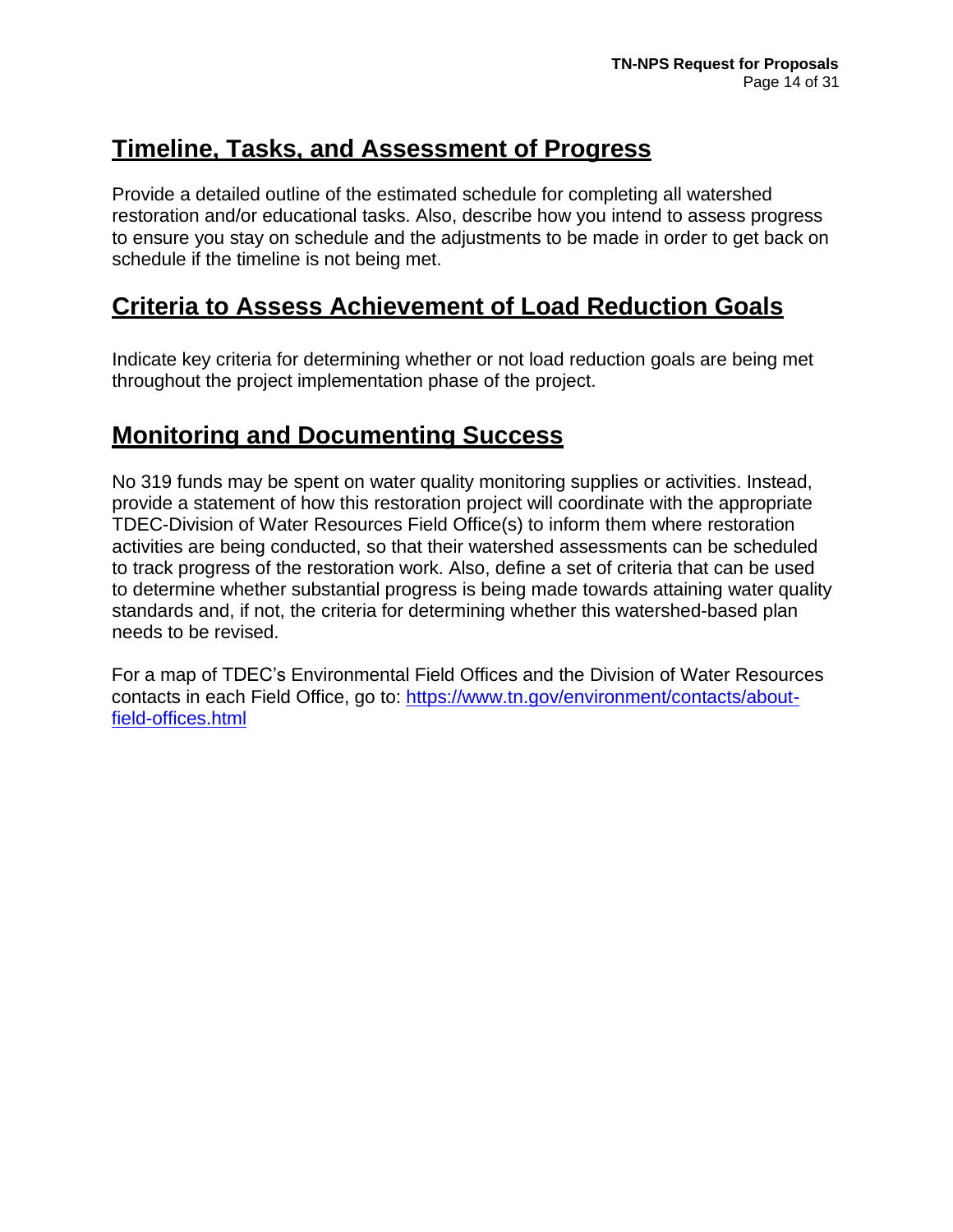#### **ATTACHMENT C**

## **TN-NPS FY-2022 Proposal**

## *- Example and Instructions -*

#### **(Please include page number on each page)**

#### **NAME OF PROJECT:**

Title should be enough to identify/describe the project, but shorter is better

#### **LEAD ORGANIZATION:**

List the name of organization that will be signing the contract. **Also**, identify the person from this organization who will be managing the project **and provide ample contact information** (e-mail, phone, address, fax).

#### **FEDERAL EMPLOYER IDENTIFICATION NUMBER (FEIN):**

**DUNS #:**

#### **GRANTEE'S FISCAL YEAR END DATE (month/day):**

(This means for you to provide the month and day that your organization's fiscal year ends)

#### **COOPERATING ORGANIZATIONS:**

List the affiliated organizations and clearly describe how each will contribute. Cooperating organizations need to be contacted before submittal of the work plan and agree to partner on this project by providing significant money, time and/or material. All proposals submitted shall clearly indicate whether a subcontractor will provide any of the goods or services needed under the proposal. See Attachment D for further information on procurement.

#### **PROJECT LEADER(S) EXPERIENCE:**

Provide brief background information concerning the pertinent experience and qualifications of the project leaders.

#### **PROJECT OBJECTIVE:**

Include a brief statement that tells specifically what the project will seek to accomplish. *Example: This project will seek to identify and remediate nonpoint source impairments in the Tennessee Creek Watershed, in order to restore it to the condition of fully supporting its designated uses.*

#### **PROJECT LOCATION:**

The following information is required:

1. List the name of the watershed where the project is located.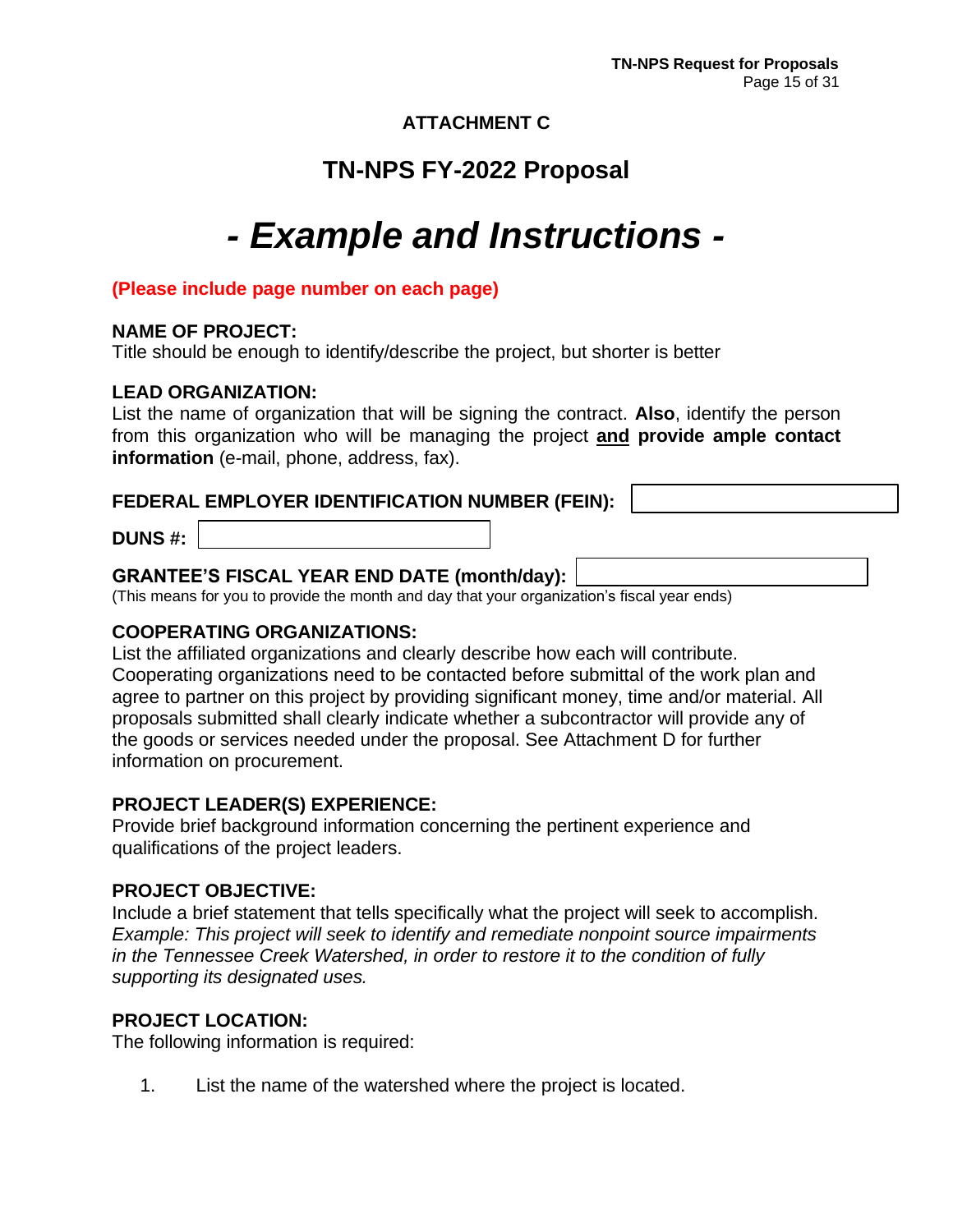- 2. Provide the names of waterbodies from the *List of Impaired and Threatened Waters* that are part of the project area.
- 3. Provide the waterbody segment numbers, from the *List of Impaired and Threatened Waters*.
- 4. If the project is planned at one specific location, provide the latitude and longitude coordinates for the project location.

#### **PROJECT BACKGROUND:**

Provide a short history of the project, including such things as previous studies, work performed by other organizations, or past citizen involvement. Include a brief discussion of important characteristics of the project area, such as soil types, number of acres in the project area, known problem areas, benefits to endangered species, likelihood for continued interest after the contract is completed, etc.

#### **PROJECT IMPLEMENTATION:**

Provide a general start-to-finish description of how the project will be conducted. This should serve as the basis for establishing the timeline and tasks for the project.

#### **PROJECT TASKS:**

Tasks are basically the major components of the project, such as BMPs, publications, videos, maps, stakeholder meetings, field days, training events, etc. A timeline or schedule for accomplishing tasks is required for all projects.

#### **Example of a Schedule with Typical Tasks:**

- Within one month of the contract start date, two public meetings will be held.
- Within six months of the contract start date, six BMPs will be installed.
- 12 facilitated public meetings will be conducted by the contract expiration date.

#### **Standard Tasks:**

The following tasks must be included in every project:

- Submit Progress Reports with each Reimbursement Request (i.e., Invoice) and the Close-Out Report within 60 days of the end of the project/contract.
- An Annual Report must be submitted for the period October 1<sup>st</sup> of the past calendar year through September  $30<sup>th</sup>$  of the present calendar year. This is referred to as the "2x4 Report" (two paragraphs and 4 pictures).
	- due by October  $15<sup>th</sup>$  each year
	- narrative of significant accomplishments since the previous October 1<sup>st</sup>
	- should include pictures of activities

**DURATION OF PROJECT, AS PROPOSED** (years) (Plan on **three** years)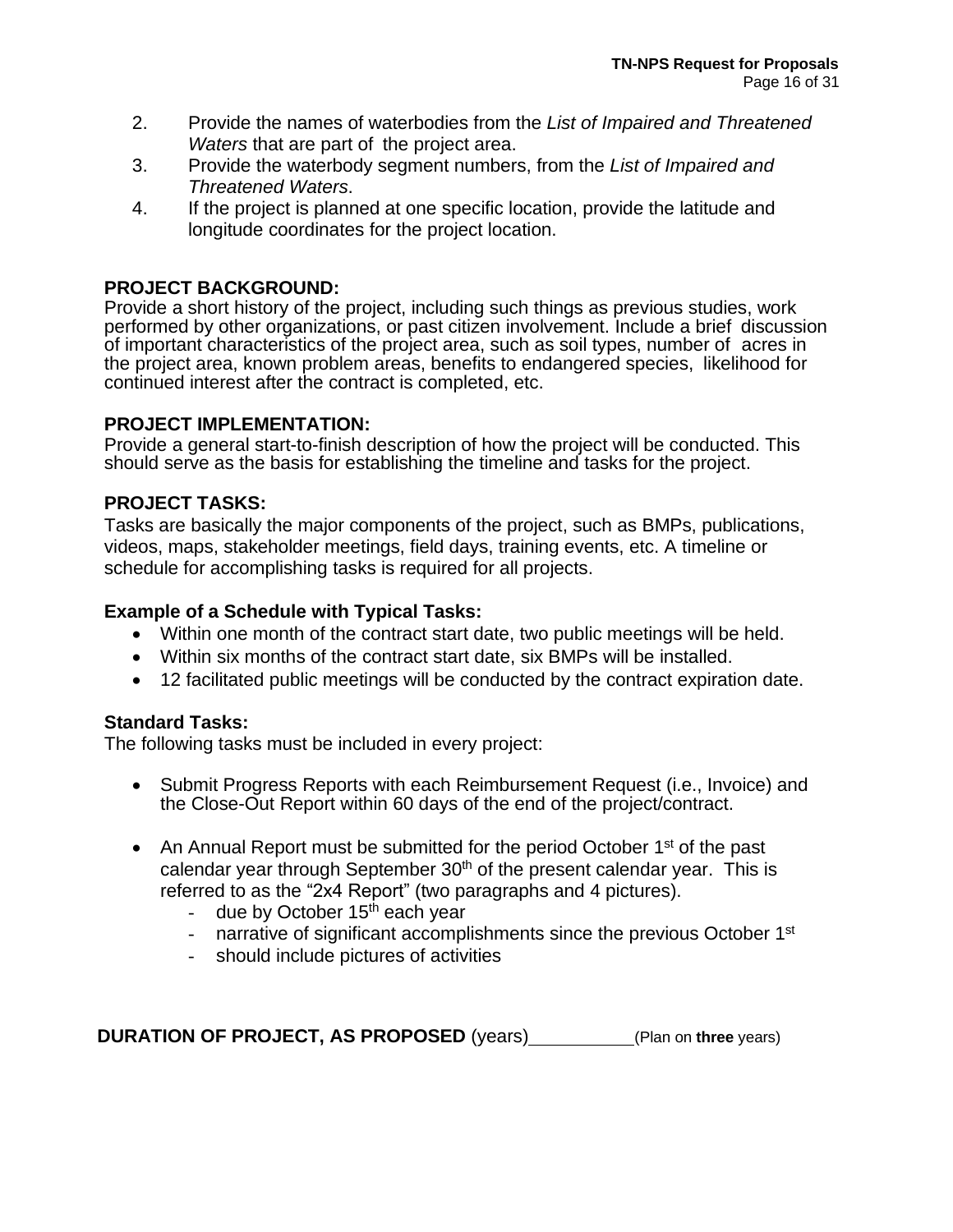#### **PROJECT BUDGET TABLES:**

A budget must be completed before the proposal can be considered by TN-NPS. See the budget template on pages 19 and 20. Budget instructions follow the budget template. Once the budget is complete, please fill in the boxes below with these key, summary numbers.



**Total 319(h) money for Personnel costs of Grantee and Subcontractors** [defined as total amount of money allocated for salaries and benefits of employees of the grantee **and** the total amount allocated for payment through subcontracts for technical assistance (i.e., not to include cost of labor for BMP implementation)]:

| $\vert \mathsf{s}$ |  |  |  |  |  |  |
|--------------------|--|--|--|--|--|--|
|--------------------|--|--|--|--|--|--|

# **Line-item Category: Source: Type: Amount (\$)** Line-item the match is supporting | Identify organization providing the match | Cash or in-kind? | Amount/value of match

#### **SOURCES AND TYPES OF MATCH:**

#### **Reminders:**

- Proposals that limit the amount of 319 grant funds allocated to **both** salaries and benefits of employees of the grantee **and** all subcontracted personnel charges for technical assistance/design/consulting to a maximum of **25%** of total 319 funds requested will be much more competitive when evaluated for funding.
- If the proposed budget requests grant funds for indirect costs, then the Grantee must submit to the State documentation of how their particular indirect cost rate was established. This documentation usually takes the form of either results of an independent audit or stipulation of the rate by a cognizant federal or state agency. This documentation must be submitted with the proposal. The maximum allowable indirect cost rate, funded by 319(h), is **20%** of the direct cost line items. The difference between this maximum and the audited indirect rate may be counted as match.
- "Direct costs" are limited to the following budget line items: Salaries, Benefits, and Taxes of employees of the grantee; Supplies, etc. (e.g., cost of BMP materials and any other supplies or equipment that are purchased by the grantee solely as a result of this project); Travel, Conferences, and Meetings that is/are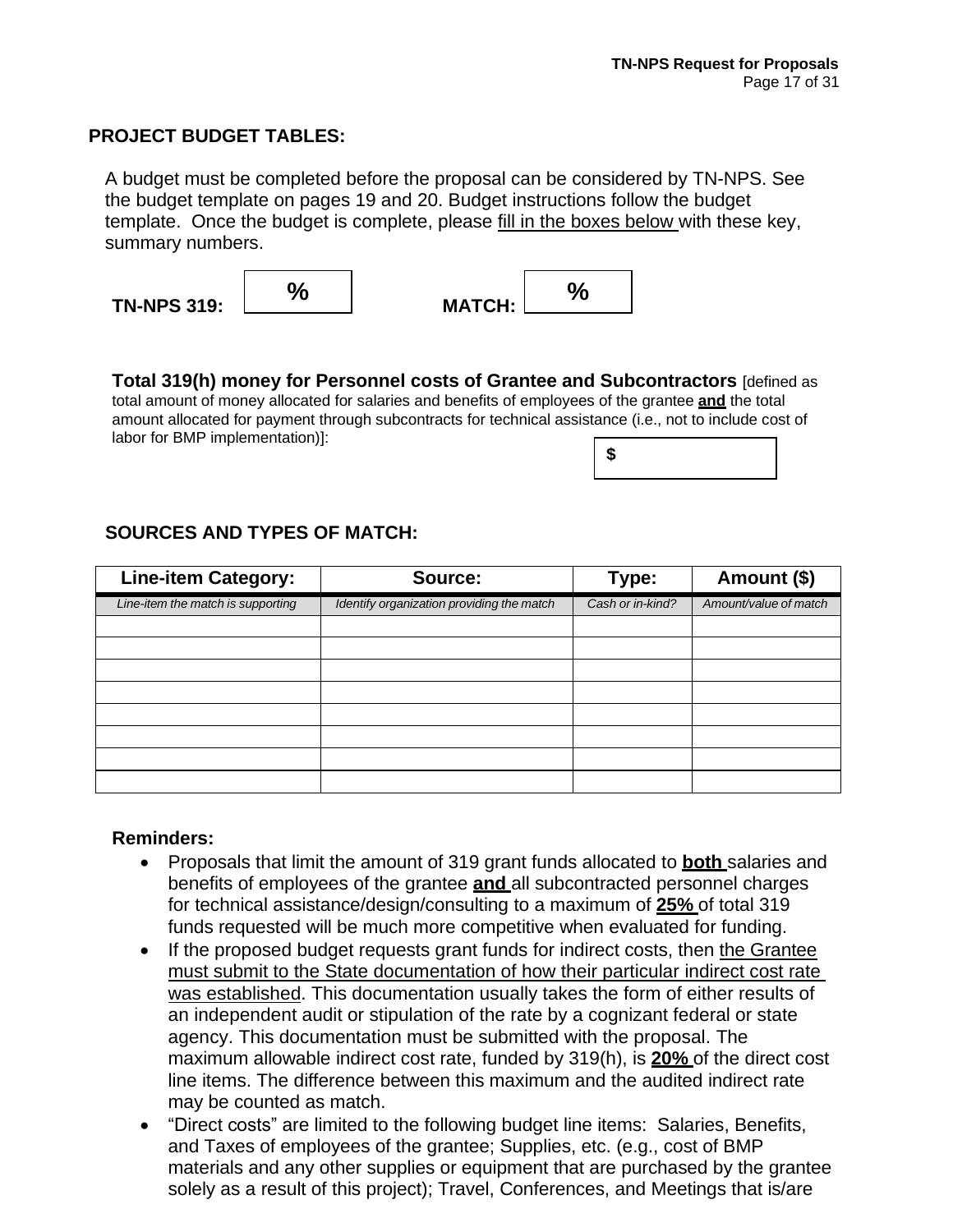incurred solely in order to accomplish this project; and Capital Purchases of goods required by this particular project.

- Be aware that purchases of goods and acquisition of services using 319(h) program funds must follow State of Tennessee procurement policies as outlined in Attachment D.
- Please note that being paid from two different sources for the same hours worked is not allowed (i.e., "double-dipping"). For any individual receiving monetary compensation (e.g., regular salary) from the grantee and who is also seeking grant funds to cover salary, written documentation from the grantee stating the grantee's knowledge and approval of the employment situation and declaring no conflict of interest or double-dipping is occurring **must be included with the proposal** submitted to TDA. It is permissible for grant funds to pay for salary, but it must be clear that the grant funds are only for additional hours worked (on the project), beyond those for which the employee is normally paid.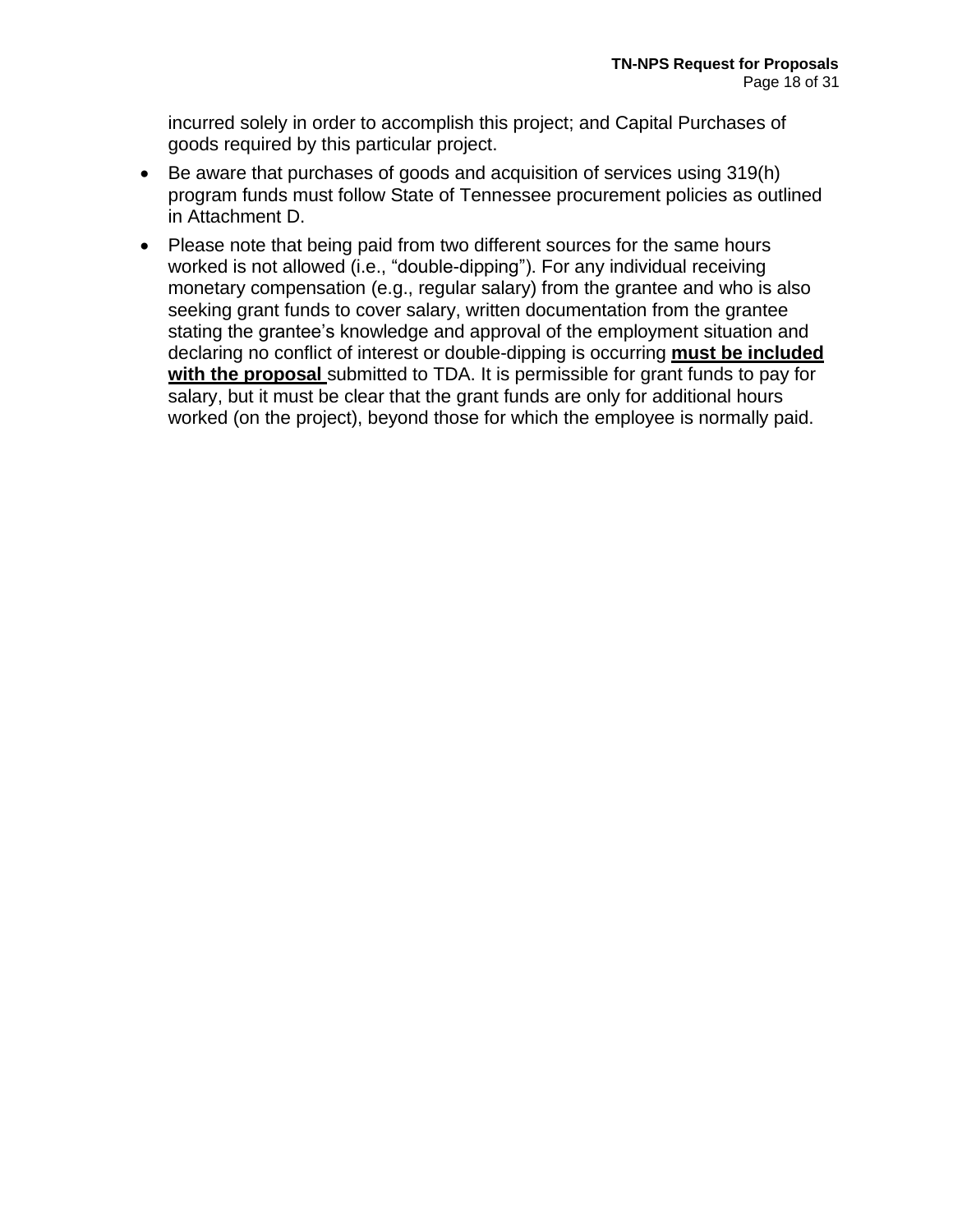## **GRANT BUDGET TEMPLATE:**

#### **GRANT BUDGET**

| Grantee:                                                                                                   |                                                                                                                                                                                      |                                            |                                                           |                      |  |  |  |
|------------------------------------------------------------------------------------------------------------|--------------------------------------------------------------------------------------------------------------------------------------------------------------------------------------|--------------------------------------------|-----------------------------------------------------------|----------------------|--|--|--|
| The grant budget line-item amounts below shall be applicable only to expense incurred during the following |                                                                                                                                                                                      |                                            |                                                           |                      |  |  |  |
| <b>Applicable Period:</b>                                                                                  |                                                                                                                                                                                      |                                            |                                                           |                      |  |  |  |
| <b>POLICY</b><br>03 Object<br>Line-item<br>Reference                                                       | <b>EXPENSE OBJECT LINE-ITEM CATEGORY 1</b>                                                                                                                                           | <b>319 Grant Funds</b><br><b>Requested</b> | <b>GRANTEE</b><br><b>PARTICIPATION</b><br>(i.e., "Match") | <b>TOTAL PROJECT</b> |  |  |  |
| 1.2                                                                                                        | Salaries, Benefits & Taxes <sup>2</sup> – of grantee employees                                                                                                                       | 0.00                                       | 0.00                                                      | 0.00                 |  |  |  |
| 4, 15                                                                                                      | Professional Fee, Grant & Award <sup>2</sup> - for<br>subcontracted work and BMP materials purchased by<br>others                                                                    | 0.00                                       | 0.00                                                      | 0.00                 |  |  |  |
| 5, 6, 7, 8,<br>9, 10                                                                                       | Supplies (including BMP materials purchased by the<br>grantee), Telephone, Postage & Shipping,<br>Occupancy, Equipment Rental & Maintenance,<br>Printing & Publications <sup>2</sup> | 0.00                                       | 0.00                                                      | 0.00                 |  |  |  |
| 11.12                                                                                                      | Travel, Conferences & Meetings (including field days)                                                                                                                                | 0.00                                       | 0.00                                                      | 0.00                 |  |  |  |
| 13                                                                                                         | Interest <sup>2</sup>                                                                                                                                                                | 0.00                                       | 0.00                                                      | 0.00                 |  |  |  |
| 14                                                                                                         | Insurance                                                                                                                                                                            | 0.00                                       | 0.00                                                      | 0.00                 |  |  |  |
| 16                                                                                                         | Specific Assistance To Individuals                                                                                                                                                   | 0.00                                       | 0.00                                                      | 0.00                 |  |  |  |
| 17                                                                                                         | Depreciation                                                                                                                                                                         | 0.00                                       | 0.00                                                      | 0.00                 |  |  |  |
| 18                                                                                                         | <b>Other Non-Personnel</b>                                                                                                                                                           | 0.00                                       | 0.00                                                      | 0.00                 |  |  |  |
| 20                                                                                                         | Capital Purchase <sup>2</sup>                                                                                                                                                        | 0.00                                       | 0.00                                                      | 0.00                 |  |  |  |
| 22                                                                                                         | Indirect Cost (20% 319 max.)                                                                                                                                                         | 0.00                                       | 0.00                                                      | 0.00                 |  |  |  |
| 24                                                                                                         | In-Kind Expense                                                                                                                                                                      | 0.00                                       | 0.00                                                      | 0.00                 |  |  |  |
| 25                                                                                                         | <b>GRAND TOTAL</b>                                                                                                                                                                   | 0.00                                       | 0.00                                                      | 0.00                 |  |  |  |

**<sup>1</sup>** Each expense object line-item shall be defined by the Department of Finance and Administration Policy 03, *Uniform* Reporting Requirements and Cost Allocation Plans for Subrecipients of Federal and State Grant Monies, Appendix A. (posted on the Internet at [https://www.tn.gov/content/dam/tn/finance/documents/fa\\_policies/policy3.pdf](https://www.tn.gov/content/dam/tn/finance/documents/fa_policies/policy3.pdf).

**<sup>2</sup>** Applicable detail must follow this page if line-item is funded.

**NOTE:** shaded line-items will not be funded by the Tennessee NPS Program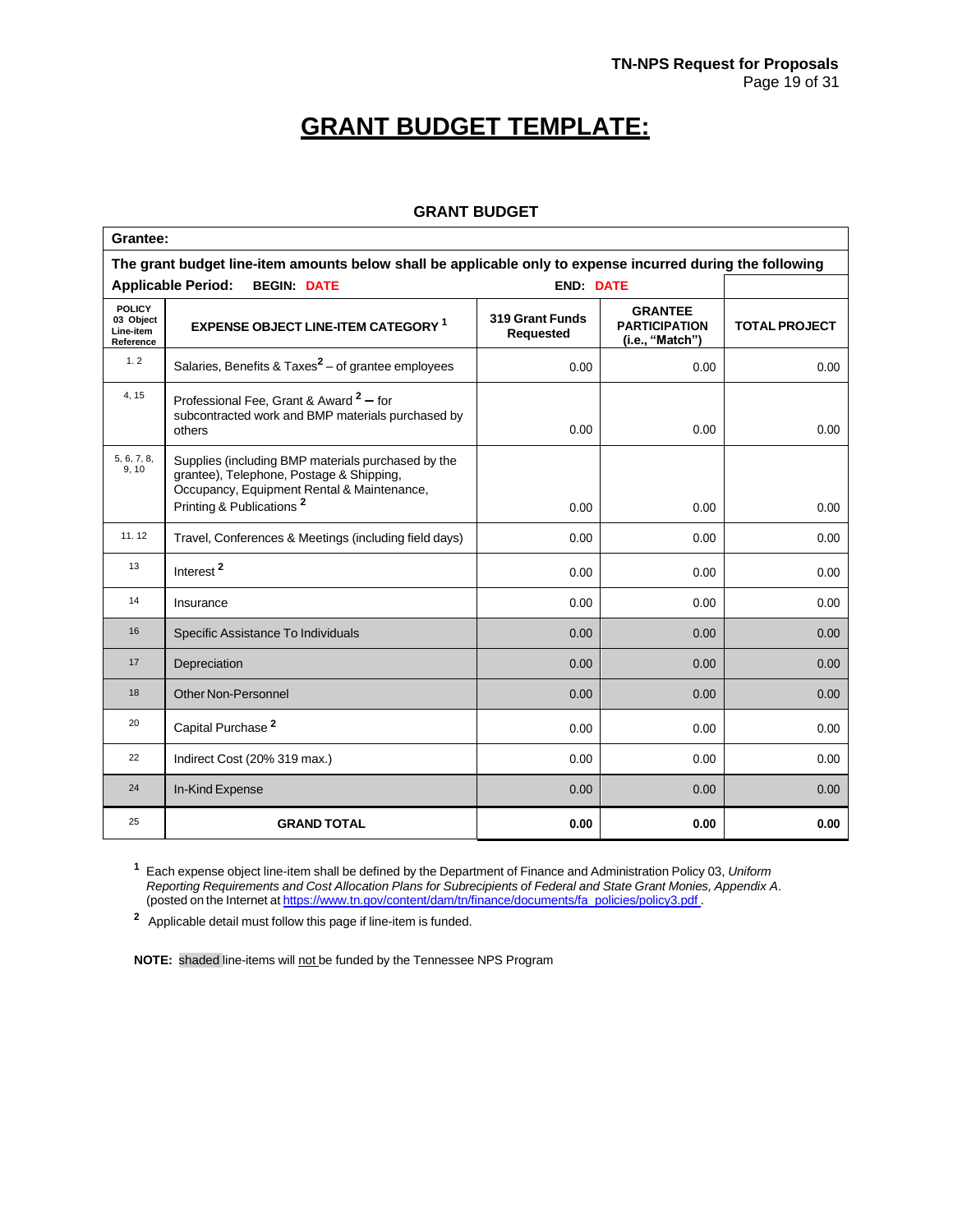#### **GRANT BUDGET LINE-ITEM DETAIL TABLES:**

#### *Please only include 319 grant funds in Line-Item Detail tables (i.e.,do NOT include matching funds).*

#### **\*NOTE – see pages 21-23 for details of what costs need to be described under which line-items.**

| <b>SALARIES AND BENEFITS &amp; TAXES</b> | <b>AMOUNT</b> |
|------------------------------------------|---------------|
| SPECIFIC, DESCRIPTIVE, DETAIL            | 0.00          |
| REPEAT LINE AS NECESSARY                 | 0.00          |
| <b>TOTAL</b>                             | 0.00          |

| <b>PROFESSIONAL FEE/ GRANT &amp; AWARD</b> | <b>AMOUNT</b> |
|--------------------------------------------|---------------|
| SPECIFIC, DESCRIPTIVE, DETAIL              | 0.00          |
| REPEAT LINE AS NECESSARY                   | 0.00          |
| <b>TOTAL</b>                               | 0.00          |

| SUPPLIES, TELEPHONE, POSTAGE & SHIPPING, OCCUPANCY, EQUIPMENT RENTAL &<br><b>MAINTENANCE, PRINTING &amp; PUBLICATIONS</b> | <b>AMOUNT</b> |
|---------------------------------------------------------------------------------------------------------------------------|---------------|
| SPECIFIC, DESCRIPTIVE, DETAIL                                                                                             | 0.00          |
| REPEAT LINE AS NECESSARY                                                                                                  | 0.00          |
| <b>TOTAL</b>                                                                                                              | 0.00          |

| <b>INTEREST</b>               | <b>AMOUNT</b> |
|-------------------------------|---------------|
| SPECIFIC, DESCRIPTIVE, DETAIL | 0.00          |
| REPEAT LINE AS NECESSARY      | 0.00          |
| <b>TOTAL</b>                  | 0.00          |

| <b>CAPITAL PURCHASE</b>       | <b>AMOUNT</b> |
|-------------------------------|---------------|
| SPECIFIC, DESCRIPTIVE, DETAIL | 0.00          |
| REPEAT LINE AS NECESSARY      | 0.00          |
| <b>TOTAL</b>                  | 0.00          |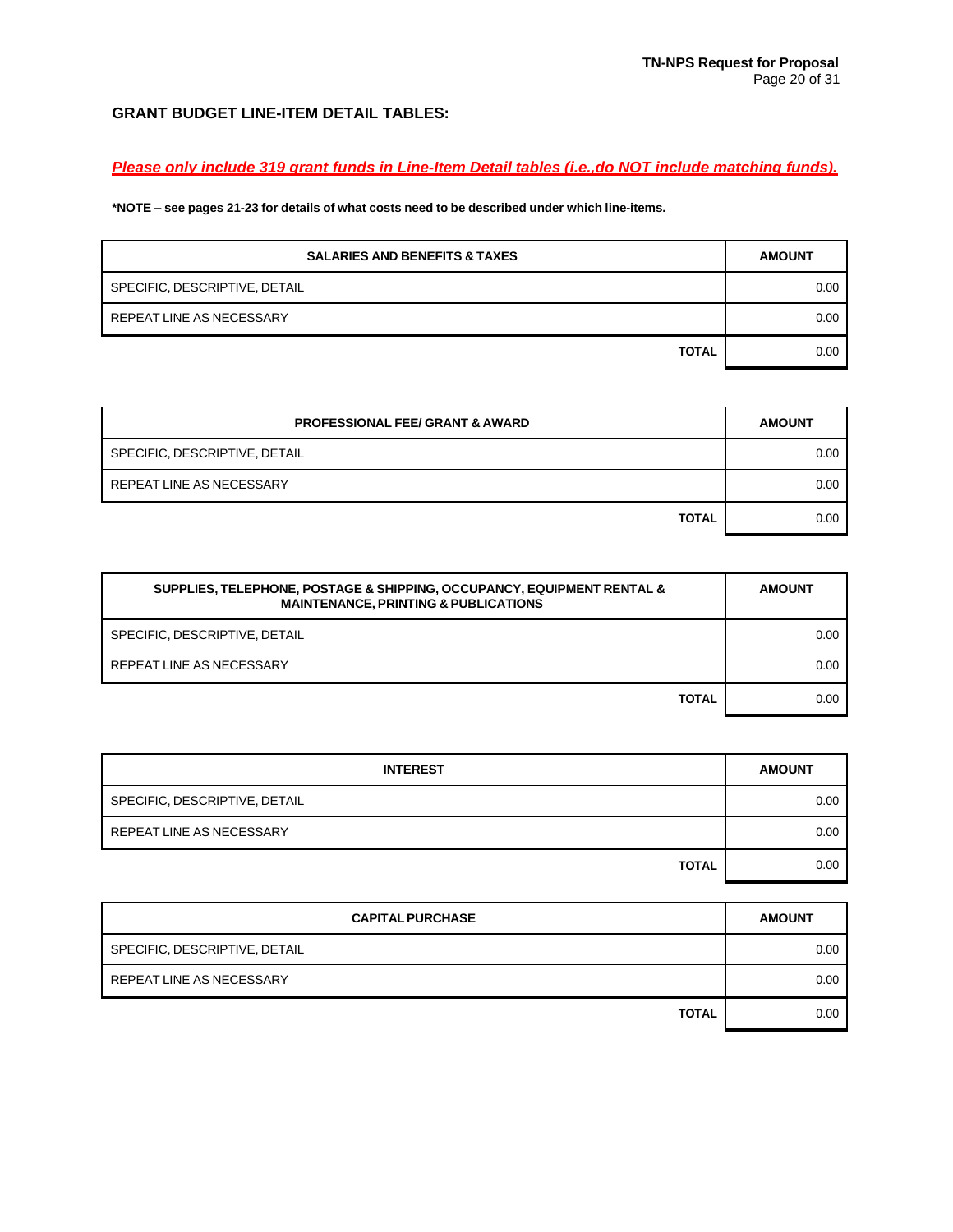#### **GRANT BUDGET TEMPLATE INSTRUCTIONS**

**Grant Budgets must be mathematically correct and typewritten.** Care must be taken when "rounding" any amounts such that the sum of amounts in each column is exactly, and mathematically accurate.

**All line-items are required in accordance with the following instructions.** In lineitems that WILL be funded, replace the zeros ("0.00") associated with each line-item as appropriate. If a line-item will NOT be funded, leave the associated, "0.00" dollar amount.

#### **Expense Object Line-Item Category Definitions (from F&A Policy 03)**

- *Salaries* expenditures for compensation, fees, salaries, and wages paid to officers, directors, trustees, and employees of the grantee. Please note that being paid from two different sources for the same hours worked is not allowed (i.e., "doubledipping"). For any individual receiving monetary compensation (e.g., regular salary) from the grantee and who is also seeking grant funds to cover salary, written documentation from the grantee stating the grantee's knowledge and approval of the employment situation and declaring no conflict of interest or double-dipping is occurring must be included with the proposal submitted to TDA. It is permissible for grant funds to pay for salary, but it must be clear that the grant funds are only for additional hours worked (on the project), beyond those for which the employee is normally paid.
- *Benefits & Taxes* (a) expenditures for contributions to pension plans and to employee benefit programs such as health, life, and disability insurance; and (b) expenditures for payroll taxes such as social security and Medicare taxes and unemployment and workers' compensation insurance. This only applies to benefits of employees of the grantee.
- *Professional Fee/ Grant & Award* (a) expenditures for fees to outside professionals, consultants, and personal-service contractors including legal, accounting, and auditing fees; (b) expenditures for awards, grants, subsidies, and other pass-through expenditures to individuals and to other organizations, allocations to affiliated organizations, in-kind grants to individuals and organizations, and scholarships, tuition payments, travel allowances, and equipment allowances to clients and individual beneficiaries; and (c) expenditures for service unit/milestone rate payments (in which the payment rates are equal to the amount that the State has determined to be the reasonable and necessary cost for the associated unit or milestone) NOTE: If the grant provides funding for service unit/milestone rate payments, specify each service unit/milestone in the associated detail schedule (clearly explain the unit/milestone of service and the associated rate). Essentially, this section is for two items: **(1)** personnel costs that are procured and subcontracted out such as technical assistance, engineering/design work, or consulting; and **(2)** reimbursements to individual landowners for cost-share on their costs of BMP materials and labor to install them. These two items should be detailed separately in the "line-item detail" breakdown. Supplies purchased by the grantee for BMP implementation should be placed in the "Supplies" line-item.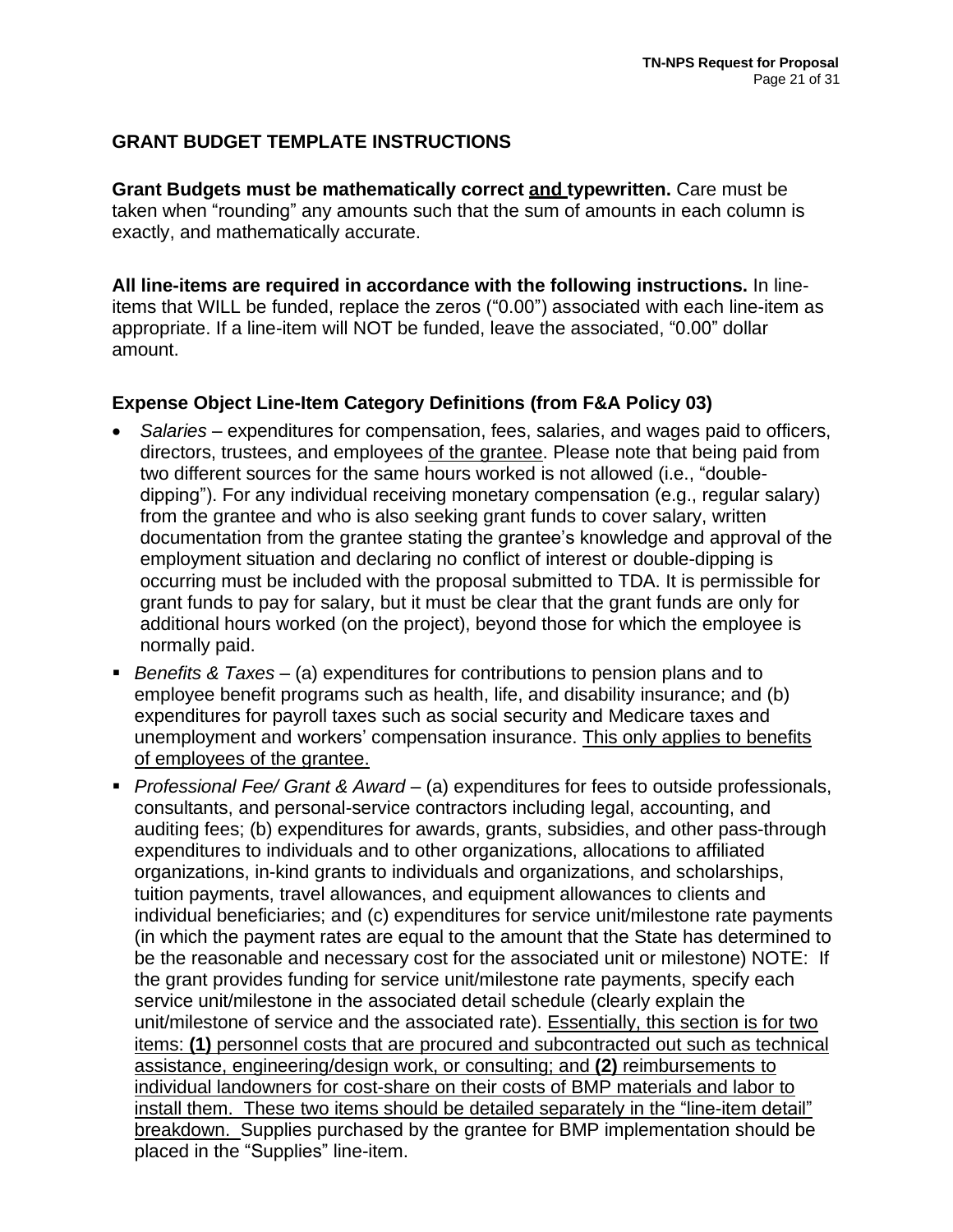- *Supplies* expenditures for office supplies, cleaning supplies, food and beverages, other supplies, and the cost of BMP materials actually purchased by the grantee for use on the project
- *Telephone* expenditures for telephone, cellular phones, FAX, E-mail, and telephone equipment maintenance
- *Postage & Shipping* expenditures for postage, messenger services, overnight delivery, outside mailing service fees, and freight and trucking
- *Occupancy* expenditures for office space and other facilities, heat, light, power, other utilities, outside janitorial services, mortgage interest, and real estate taxes
- *Equipment Rental & Maintenance* expenditures for renting and maintaining computers, copiers, postage meters, other office equipment, and other equipment, except telephone, truck, and automobile expenses
- *Printing & Publications* expenditures for producing printed materials, purchasing books and publications, and buying subscriptions to publications
- *Travel/ Conferences & Meetings* (a) expenditures for transportation, meals and lodging, and per diem payments including travel expenses for meetings and conferences, gas and oil, repairs, licenses and permits, and leasing costs for vehicles, and (b) expenditures for conducting or attending meetings, conferences, and conventions including rental of facilities, speakers' fees and expenses, printed materials, and registration fees
- *Interest* interest expenditures for loans and capital leases on equipment, trucks and automobiles, and other notes and loans, except mortgage interest
- *Insurance* expenditures for liability, property, and vehicle insurance, fidelity bonds, and other insurance, except employee benefit-related insurance
- *Capital Purchase* expenditures for land, equipment, buildings, leasehold improvements, and other fixed assets
- *Indirect Cost* (a.k.a., Administrative Expense) proportional amount in accordance with an allocation plan approved by the cognizant state agency (NOTE: Pass-through funds (i.e., Professional Fee/Grant & Award) are not included when computing this proportional amount). The maximum allowable indirect cost rate, funded by 319(h), is **20%** of the direct cost items. Items that may be considered "direct costs" are limited to the following budget line items: Salaries, Benefits, and Taxes of employees of the grantee; Supplies, etc. (e.g., cost of BMP materials and any other supplies or equipment that are purchased by the grantee solely as a result of this project); Travel, Conferences, and Meetings that is/are incurred solely in order to accomplish this project; and Capital Purchases of goods required by this particular project.

#### **The "319 Grant Funds Requested" column total MUST equal the maximum liability of the grant.**

**Grant Budget Line-Item Detail.** Complete the line-item detail box for each of the following five line-items for which detail is required IF the line-item is funded.

- Salaries and Benefits & Taxes
- Professional Fee/ Grant & Award
- Supplies, Telephone, Postage & Shipping, Occupancy, Equipment Rental & Maintenance, Printing & Publications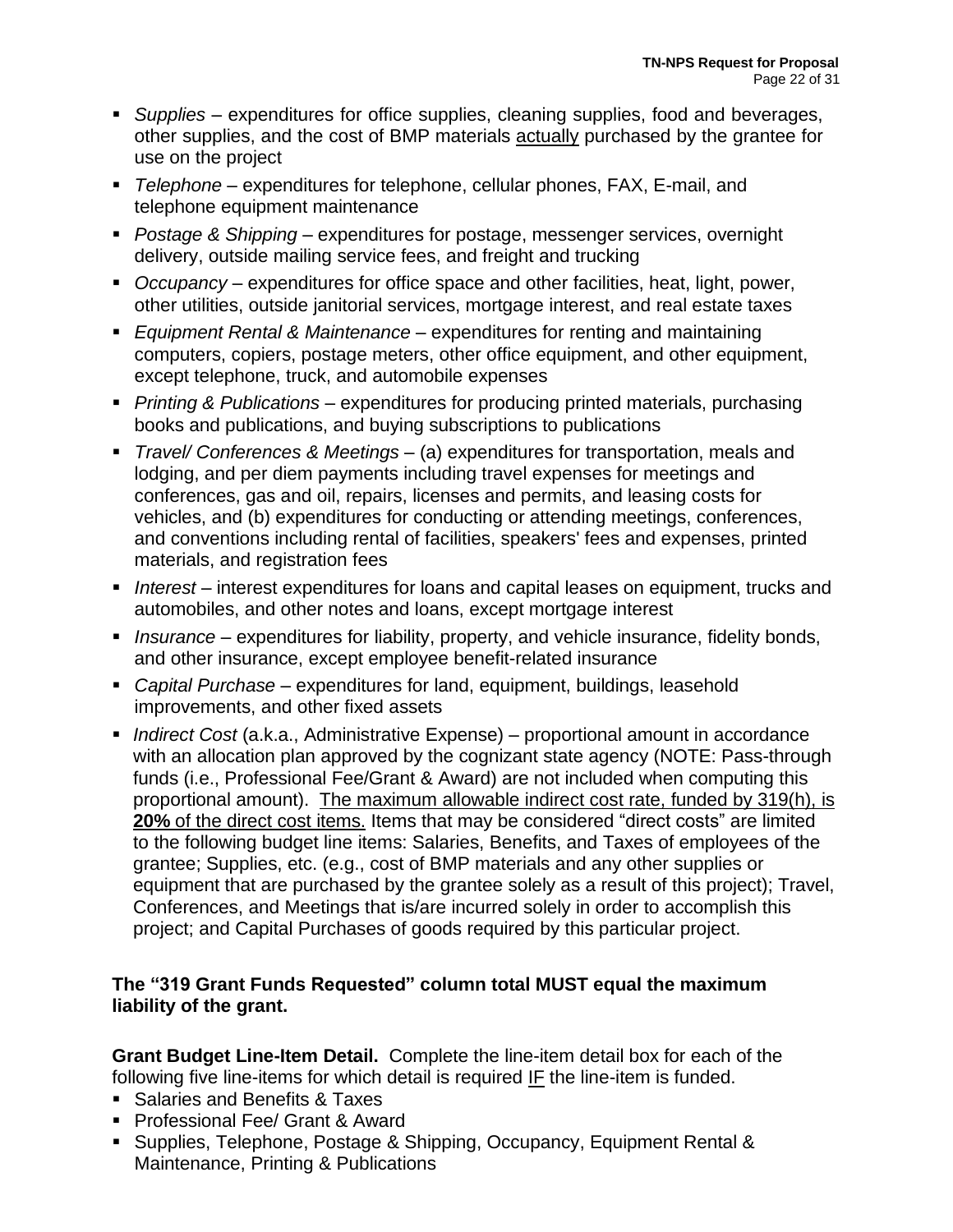- Interest
- Capital Purchase

Please only include 319 grant funds in Line-Item Detail tables.

Delete the line-item detail box for any of the line-items that are NOT funded.

DO NOT draft the Grant Budget Line-Item Detail to describe a line-item only as "contracts," "contracted services," "other," "professional services," or "miscellaneous." Greater specificity is required.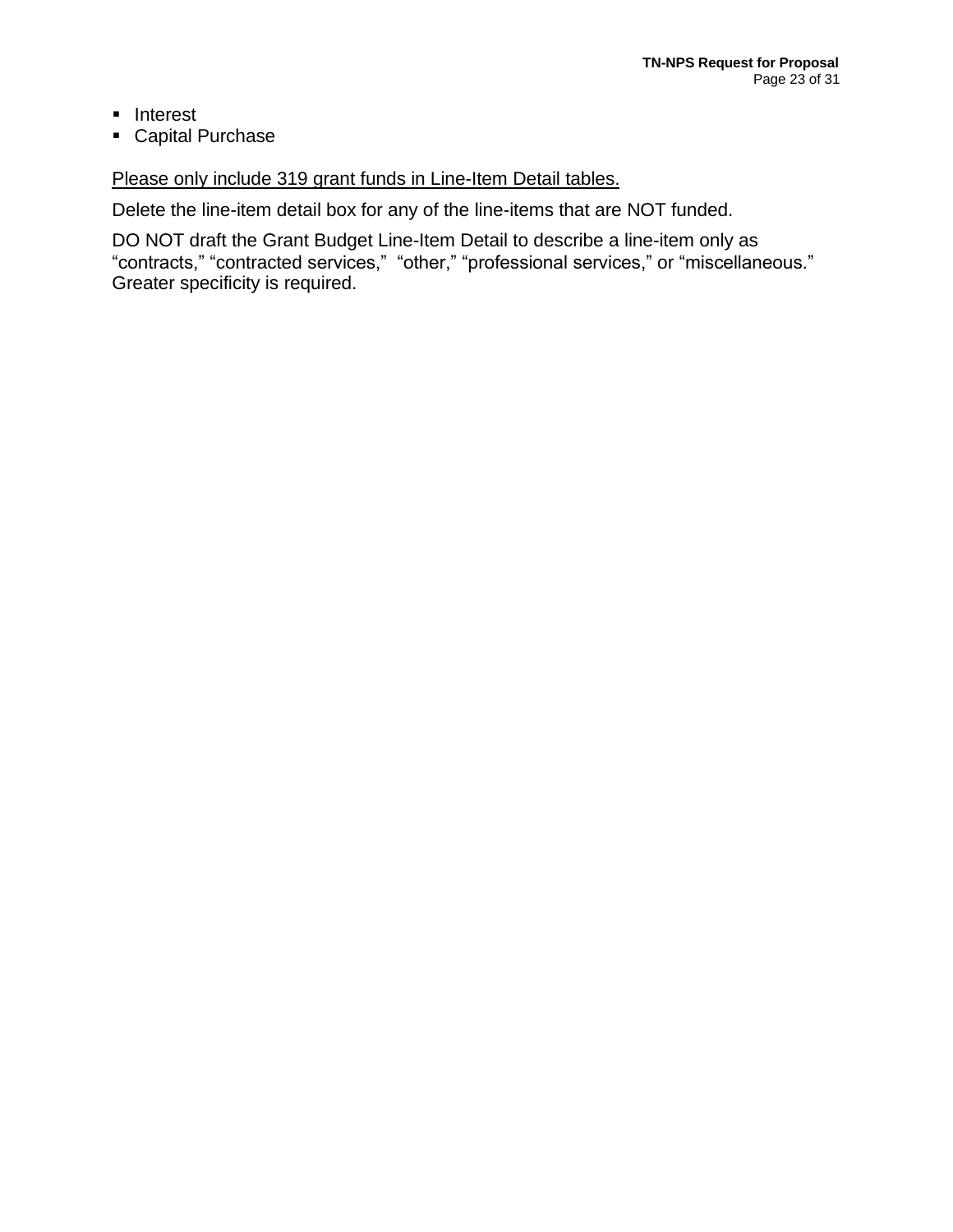#### **ATTACHMENT D**

## **Procurement Policy for Grant Contracts**

The purpose of this policy is to ensure that "maximum value for services rendered or goods purchased" is achieved for all public funds spent through our grant programs. This will require open and competitive bidding in accordance with State of Tennessee-Department of General Services and Department of Finance and Administration regulations and policies.

#### **State Procurement Policies:**

All procurement transactions shall be conducted in a manner to provide, to the maximum extent practical, open and free competition. All projects funded shall conform to State of Tennessee procurement regulations. If the Grantee seeks reimbursement for the cost of goods, materials, supplies, equipment, and/or contracted services, such procurement shall be made on a competitive basis, including the use of competitive bidding procedures, where practical. The Grantee shall maintain documentation for the basis of each procurement for which reimbursement is paid pursuant to a grant contract. Procurement records and files for purchases in excess of the small purchase threshold shall include the following at a minimum: Basis for contractor selection; justification for lack of competition when competitive bids or offers are not obtained; and basis for award cost or price.

Purchases of goods or services less than \$10,000 do not require procurement documentation. Purchases of goods or services more than \$10,000 but less than \$50,000 require a minimum of three written quotes. These can be from local suppliers, or from a source on the internet. Purchases of goods or services for more than \$50,000 will require a formal, competitive, sealed bid procedure, consistent with state policy. Splitting invoices is prohibited. Where bids are solicited, a minimum of 3 bids must be sought. However, there is no minimum number of bids that must be received.

All subcontracts must be made in compliance with the following Procurement Procedures:

- **1)** All recipients shall establish written procurement procedures. These procedures shall provide for, at a minimum, that paragraphs 1) (a.), (b.), and (c.) of this section apply.
	- a. Recipients avoid purchasing unnecessary items.
	- b. Where appropriate, an analysis is made of lease and purchase alternatives to determine which would be the most economical and practical procurement.
	- c. Solicitations for goods and services provide for all of the following:
		- i. A clear and accurate description of the technical requirements for the material, product or service to be procured. In competitive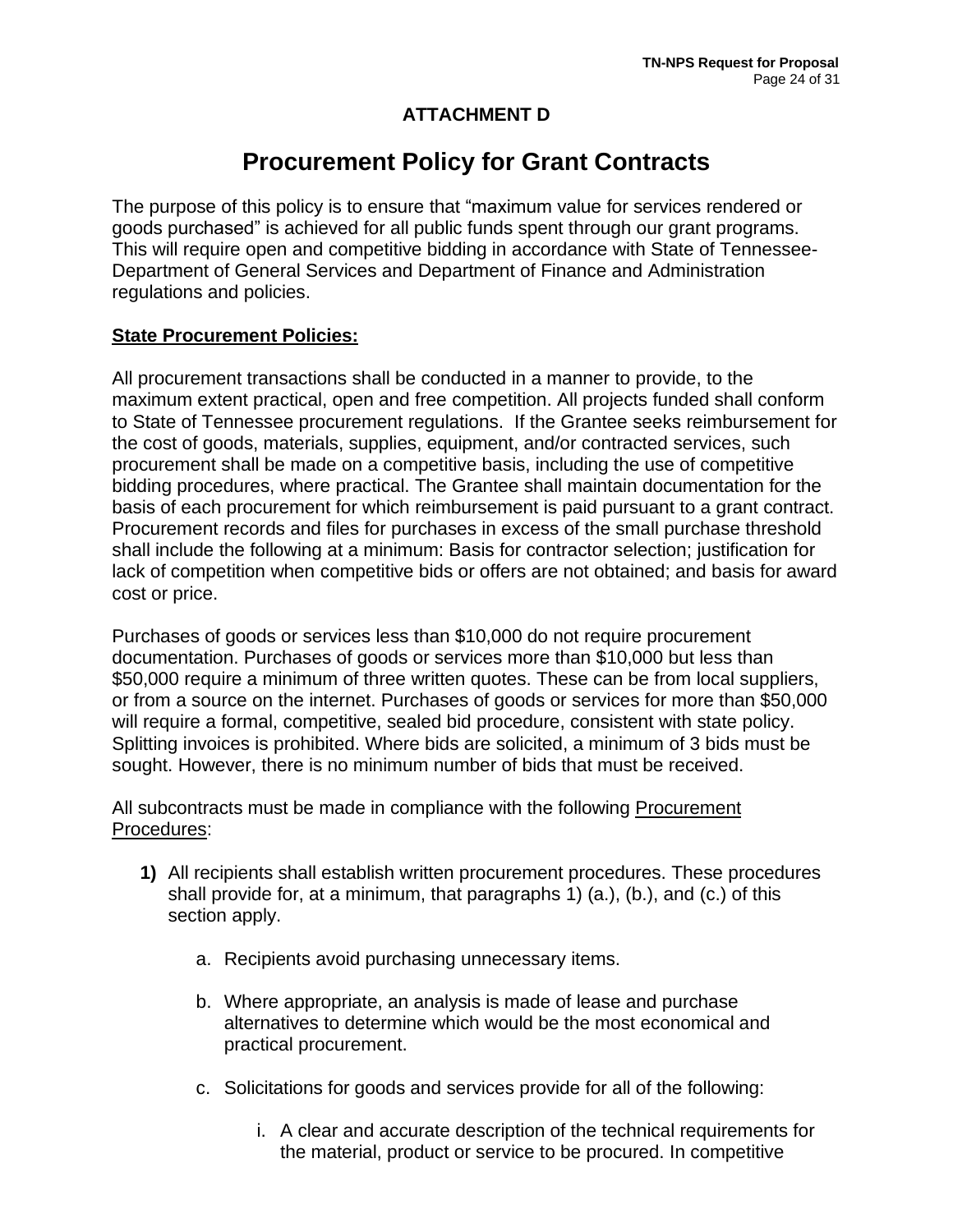procurements, such a description shall not contain features which unduly restrict competition.

- ii. Requirements which the bidder/offeror must fulfill and all other factors to be used in evaluating bids or proposals.
- iii. A description, whenever practicable, of technical requirements in terms of functions to be performed or performance required, including the range of acceptable characteristics or minimum acceptable standards.
- iv. The specific features of "brand name or equal" descriptions that bidders are required to meet when such items are included in the solicitation.
- v. The acceptance, to the extent practicable and economically feasible, of products and services dimensioned in the metric system of measurement.
- vi. Preference, to the extent practicable and economically feasible, for products and services that conserve natural resources and protect the environment and are energy efficient.
- **2)** Positive efforts shall be made by recipients to utilize small businesses, minorityowned firms, and women's business enterprises, whenever possible. Recipients of Federal awards shall take all of the following steps to further this goal.
	- a. Ensure that small businesses, minority-owned firms, and women's business enterprises are used to the fullest extent practicable.
	- b. Make information on forthcoming opportunities available and arrange time frames for purchases and contracts to encourage and facilitate participation by small businesses, minority-owned firms, and women's business enterprises.
	- c. Consider in the contract process whether firms competing for larger contracts intend to subcontract with small businesses, minority-owned firms, and women's business enterprises.
	- d. Encourage contracting with consortiums of small businesses, minorityowned firms and women's business enterprises when a contract is too large for one of these firms to handle individually.
	- e. Use the services and assistance, as appropriate, of such organizations as the Small Business Administration and the Department of Commerce's Minority Business Development Agency in the solicitation and utilization of small businesses, minority-owned firms and women's business enterprises.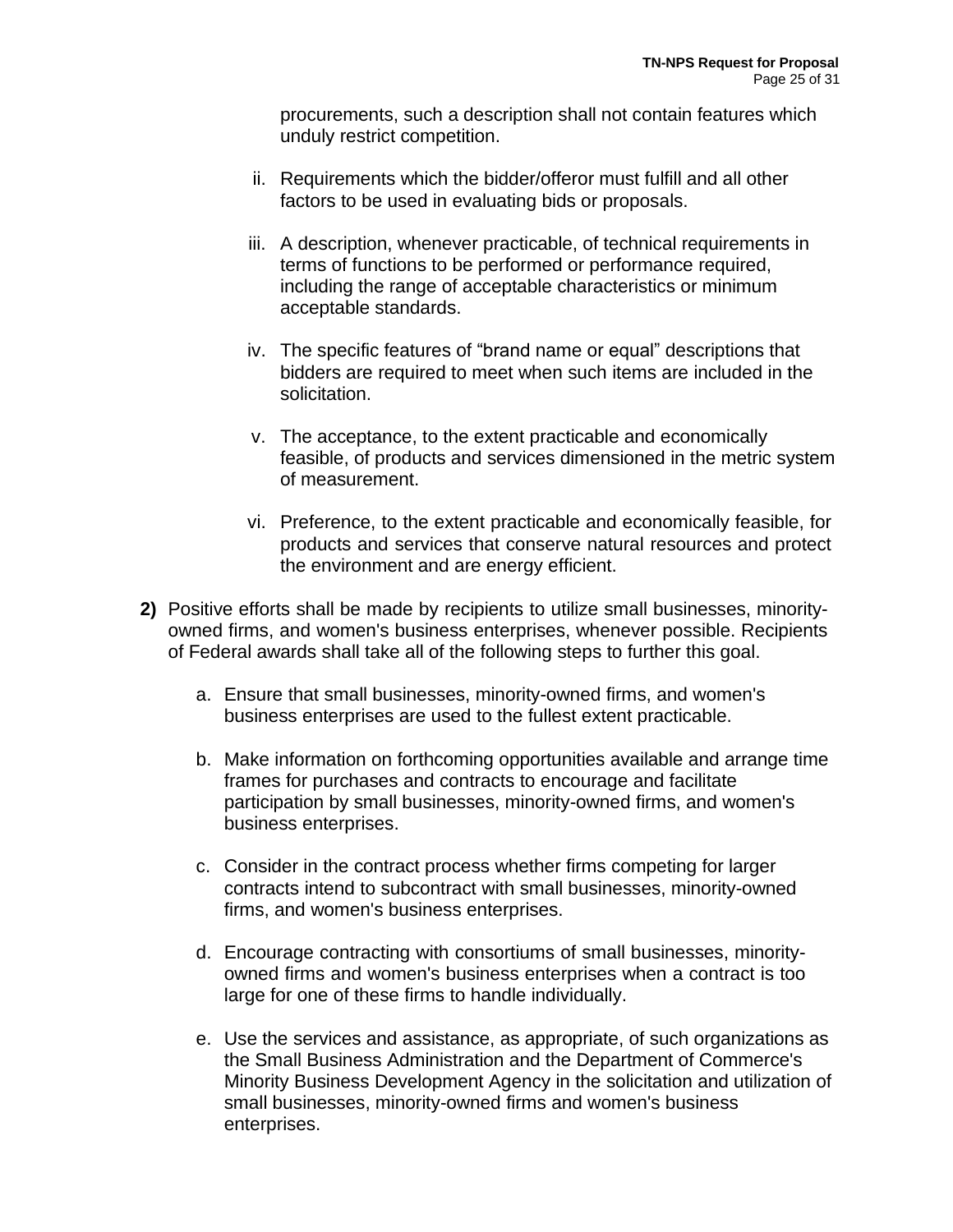- **3)** The type of procuring instruments used (e.g., fixed price contracts, cost reimbursable contracts, purchase orders, and incentive contracts) shall be determined by the recipient but shall be appropriate for the particular procurement and for promoting the best interest of the program or project involved. The "cost-plus-a-percentage-of-cost" or "percentage of construction cost" methods of contracting shall not be used.
- **4)** Contracts shall be made only with responsible contractors who possess the potential ability to perform successfully under the terms and conditions of the proposed procurement. Consideration shall be given to such matters as contractor integrity, record of past performance, financial and technical resources or accessibility to other necessary resources. In certain circumstances, contracts with certain parties are restricted by agencies' implementation of Executive Orders 12549 and 12689, "Debarment and Suspension."
- **5)** Recipients shall, on request, make available for EPA, pre-award review and procurement documents, such as request for proposals or invitations for bids, independent cost estimates, etc., when any of the following conditions apply.
	- a. A recipient's procurement procedures or operation fails to comply with the procurement standards in EPA's implementation of Circular A–110.
	- b. The procurement is expected to exceed the small purchase threshold fixed at 41 U.S.C. 403 (11) (currently \$100,000) and is to be awarded without competition or only one bid or offer is received in response to a solicitation.
	- c. The procurement, which is expected to exceed the small purchase threshold, specifies a "brand name" product.
	- d. The proposed award over the small purchase threshold is to be awarded to other than the apparent low bidder under a sealed bid procurement.
	- e. A proposed contract modification changes the scope of a contract or increases the contract amount by more than the amount of the small purchase threshold.

Awards shall be made to the bidder or offeror whose bid or offer is responsive to the solicitation and is most advantageous to the recipient, price, quality and other factors considered. Solicitations shall clearly set forth all requirements that the bidder or offeror shall fulfill in order for the bid or offer to be evaluated by the recipient. Any and all bids or offers may be rejected when it is in the recipient's interest to do so.

In each instance where it is determined that use of a competitive procurement method was not practical, said documentation shall include a written justification, approved by the Commissioner, Tennessee Department of Agriculture, for such decision and noncompetitive procurement. Further, if such reimbursement is to be made with funds derived wholly or partially from federal sources, the determination of cost shall be governed by and reimbursement shall be subject to the Grantee's compliance with applicable federal procurement requirements.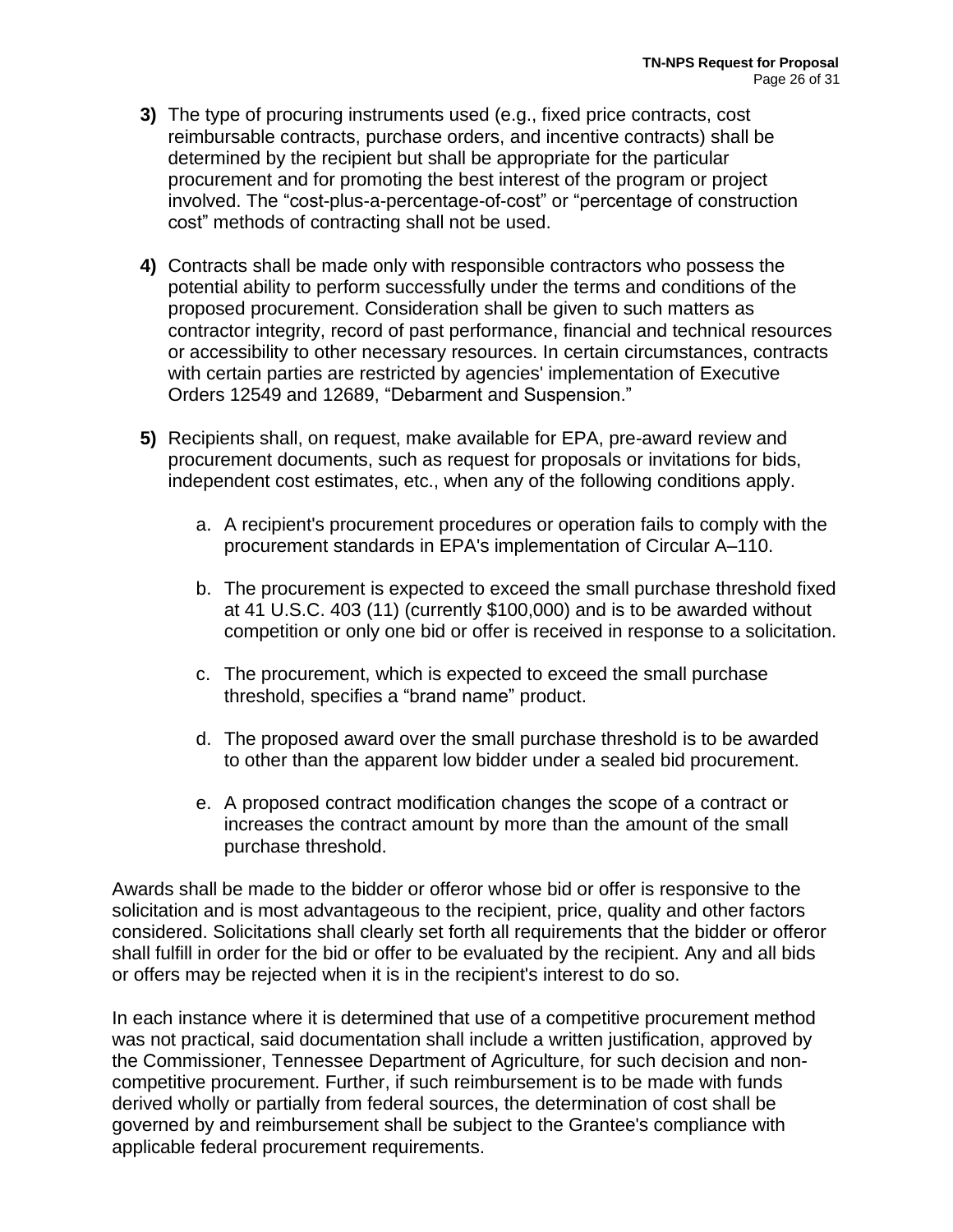The Grantee shall obtain prior approval from the State before purchasing any equipment ("Capital Purchase") under this Grant Contract.

The Grantee shall not assign this Grant Contract or enter into a subcontract for any of the services performed under this Grant Contract without obtaining the prior written approval of the State. If such subcontracts are approved by the State, they shall contain, at a minimum, sections of the Grant Contract pertaining to "Conflicts of Interest," "Lobbying," "Nondiscrimination," "Public Accountability," "Public Notice," and "Records" (as identified by the section headings). Notwithstanding any use of approved subcontractors, the Grantee shall be the prime contractor and shall be responsible for all work performed.

#### **How to Address the Issue of Subcontracting in a Proposal:**

There is some difference as to the way the proposal should be written depending on when the subcontractor is procured. Please adhere to the following guidance:

Scenario 1: Subcontractors Identified At The Time Of Proposal Submittal:

All proposals submitted shall clearly indicate whether a subcontractor will provide any of the goods or services needed under the proposal. Documentation shall be included with the proposal demonstrating that the procurement process used to secure this subcontractor complied with procurement policy stated above.

Scenario 2: Subcontractors Retained After Contract Start Date:

The grant recipient must request in writing permission to subcontract from the department. After obtaining approval, the grant recipient shall proceed to procure the goods or services required through a competitive bidding process that complies with the procurement policy stated above. Documentation of the bidding process does not need to be submitted to TDA, but must be maintained in records by the grantee.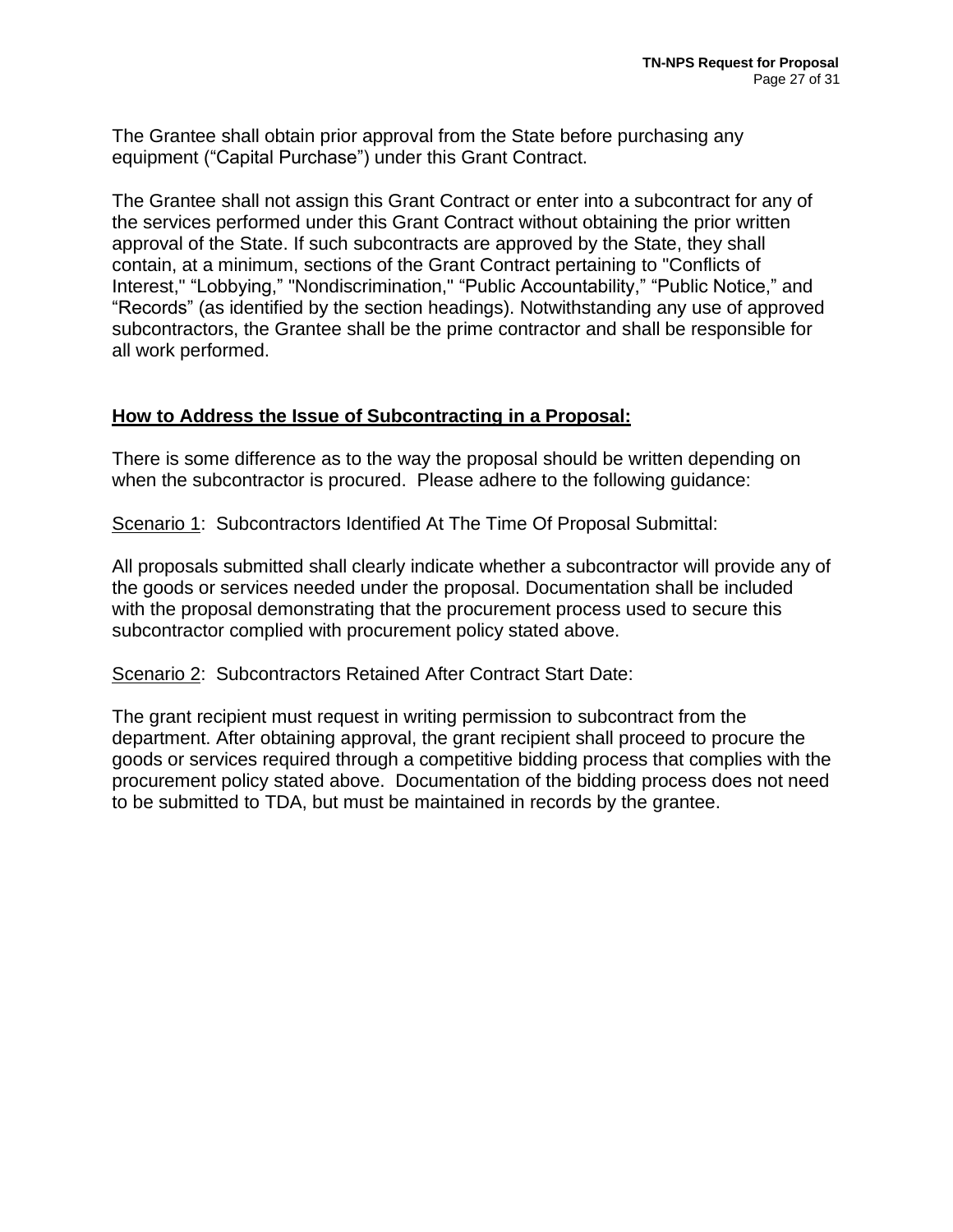Department of **Agriculture** 

 **Total Points Earned \_\_\_\_\_\_\_\_\_\_ Rank \_\_\_\_\_\_\_**

 **Funded \_\_\_\_\_\_\_**

## **TENNESSEE NONPOINT SOURCE PROGRAM**

**Evaluation Criteria – EDUCATION AND TRAINING PROJECT**

**PROJECT NAME:**  $\blacksquare$ 

**Section I** – All proposed projects must provide sufficient information to answer the following questions regarding each project. If the answer to any of the following questions is "NO" then the project is not eligible for further consideration in Section II and will not be formally ranked for funding allocation.

**A.** Is the project eligible for 319 funding?

\_\_\_\_\_Yes \_\_\_\_\_No \_\_\_\_\_\_\_\_\_\_\_\_\_\_\_\_\_\_\_\_\_\_\_\_\_\_\_\_\_\_\_\_\_\_\_\_\_\_\_\_\_\_\_\_\_\_\_\_\_\_\_\_\_\_\_\_\_\_\_\_\_\_\_\_\_

**B.** State Nonpoint Guidelines - the project addresses one or more of the long term goals identified in the Tennessee Nonpoint Source "Management Program Document"?

\_\_\_\_\_Yes \_\_\_\_\_No

**C.** Project Target – the project is precisely aimed at training a particular group, providing a specific educational message, or establishing a demonstration site for the purpose of training and educating others in nonpoint source issues?

\_\_\_\_\_Yes \_\_\_\_\_No

**D.** Project Work Plan – the work plan provides sufficient, detailed documentation of the proposed project, including: list of cooperating organizations, description of project, overall objectives, specific milestones, measures of success, anticipated schedule for accomplishing milestones, and a budget?

\_\_\_\_\_Yes \_\_\_\_\_No

**E.** Financial Commitment – matching funds (normally 40%) are provided, and the budget includes the source(s) of all matching funds?

\_\_\_\_\_Yes \_\_\_\_\_No

**Forward Proposal to Section II for Final Project Scoring \_\_\_\_\_\_ Yes \_\_\_\_\_\_ No**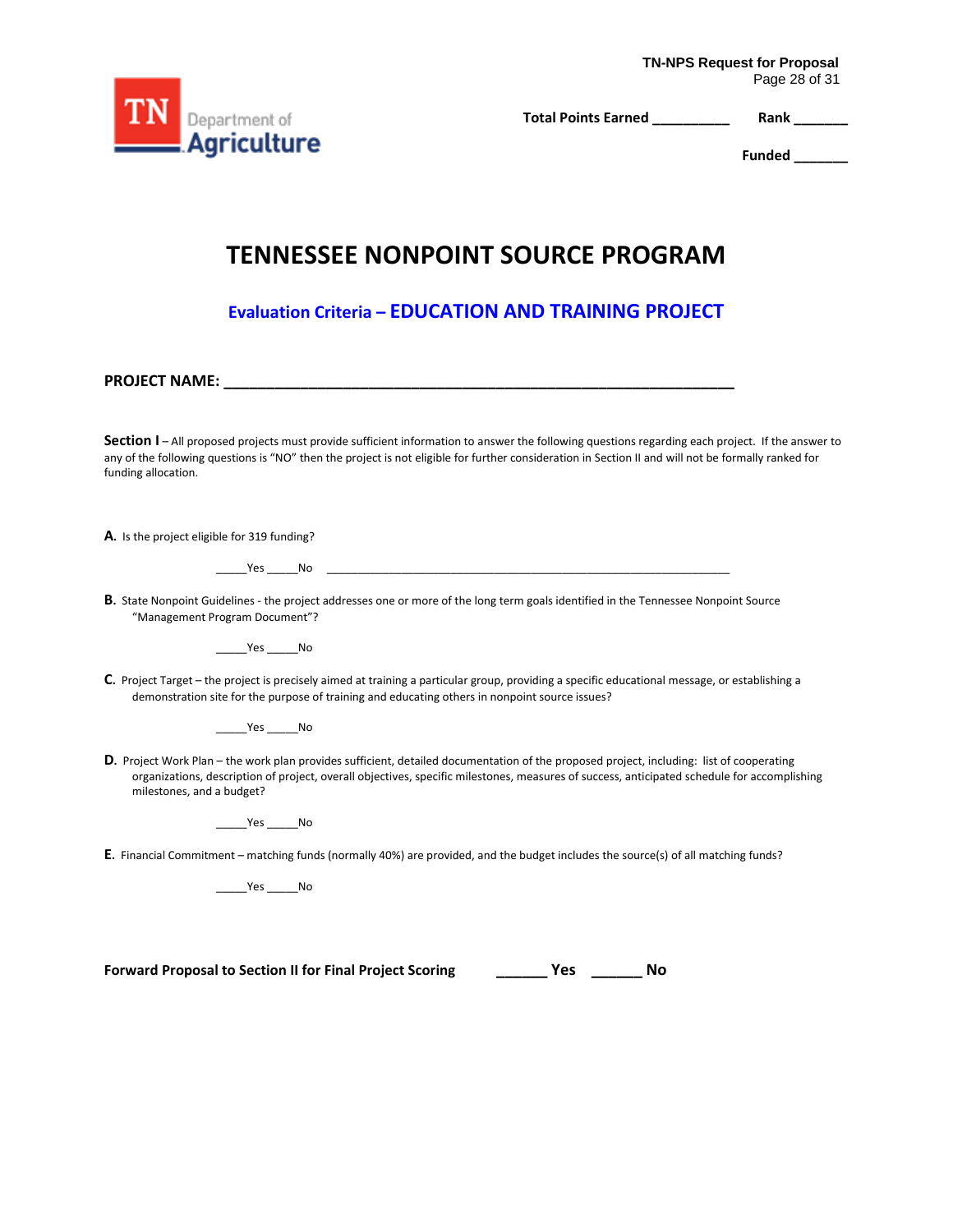**Section II** – Only projects that have satisfactorily met Section I requirements may continue for ranking consideration under this section. Total points earned in this section will determine a project's overall ranking, and ranking will be the primary basis for funding allocation. No project is guaranteed to receive 100% of requested funds, regardless of score or rank.

- **1.** Percent of 319 budget for total personnel costs [defined as total amount of money allocated for salaries and benefits of employees of the grantee **and** the total amount allocated for payment through subcontracts for technical assistance (i.e., not to include cost for time to deliver the program)]:
	- ➢ >75% ----- 0 points
	- $\ge$  50-74% --- 2 points<br> $\ge$  25-49% --- 5 points
	- $\ge$  25-49% --- 5 points<br> $\ge$  <25% ----- 10 point
	- ➢ <25% ----- 10 points
- **2.** Primary goal of project:

| provide training in an area of nonpoint source pollution prevention |              |
|---------------------------------------------------------------------|--------------|
| or mitigation through a statewide or local training project ---     | 14-20 points |
| increase public awareness of nonpoint source pollution issues       |              |
| through a statewide or local educational initiative --------------  | 8-18 points  |
| establish demonstration site(s) of new and innovative strategies    |              |
|                                                                     | 0-14 points  |

**3.** Number of other agencies providing matching funds (including "in-kind") for this project other than the submitting organization.

- $\geq 0$  ----- 0 points
- $> 1-2$  ---- 2 points
- ➢ 3-5 ---- 5 points
- ➢ >5 ----- 10 points

**4.** 319 funds as a percentage of the overall budget for this project.

| ➤ | $60\%$ or $>$ ------ | 0 points |
|---|----------------------|----------|
|---|----------------------|----------|

- ➢ 45 59% ------ 2 points
- $\ge$  35 44% ------ 4 points<br> $\ge$  25 34% ------ 6 points
- ➢ 25 34% ------ 6 points
- ➢ < 25% ---------- 10 points

**5.** Does this grantee currently have any other active 319 grants?

- ➢ No -------- 0 points
- $\triangleright$  Yes -------- 0 to -5 points

**6.** Is this a continuation of a previous project (319, ARCF, NRCS, FSA, etc)?

- ➢ Yes ----- 1-5 points
- $\triangleright$  No ------- 0 points
- **7.** Demonstrated need for the planned training/education activities:
	- $\geqslant$  0 10 points
- **8.** How quickly will this education/outreach effort likely begin to improve water quality?

 Never Years Months ➢ 0 ------------ 5 ------------10 points Decades 1-2 years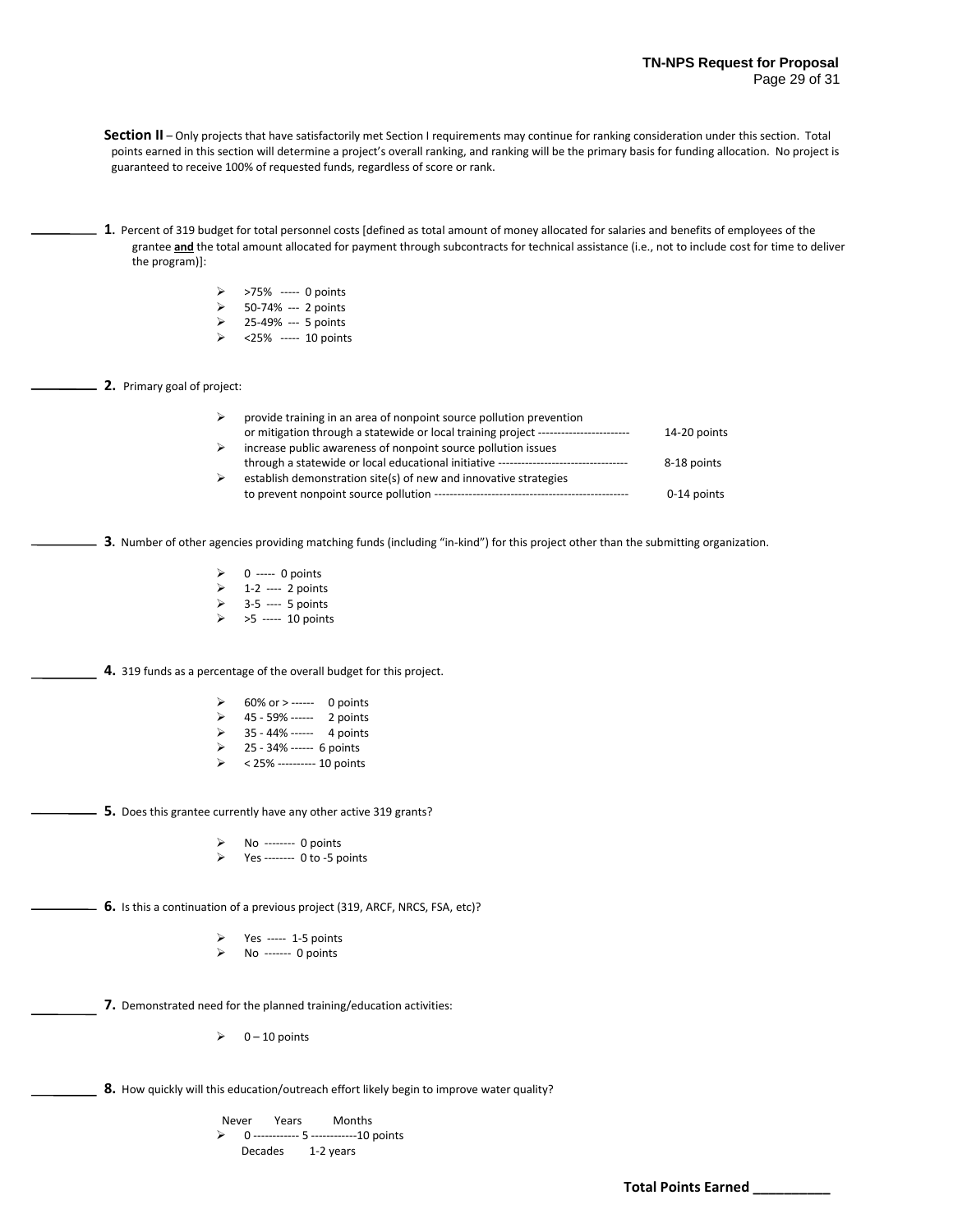

**TN-NPS Request for Proposal** Page 30 of 31

**Total Points Earned \_\_\_\_\_\_\_\_\_\_ Rank \_\_\_\_\_\_\_**

**Funded \_\_\_\_\_\_\_**

#### **TENNESSEE NONPOINT SOURCE PROGRAM**

#### **Evaluation Criteria – WATERSHED RESTORATION PROJECT**

#### **PROJECT NAME: \_\_\_\_\_\_\_\_\_\_\_\_\_\_\_\_\_\_\_\_\_\_\_\_\_\_\_\_\_\_\_\_\_\_\_\_\_\_\_\_\_\_\_\_\_\_\_\_\_\_\_\_\_\_\_\_\_\_\_\_**

**Section I** – All proposed projects must provide sufficient information to answer the following questions regarding each project. If the answer to any of the following questions is "NO" then the project is not eligible for further consideration in Section II and will not be formally ranked for funding allocation.

**A.** Is the project eligible for 319 funding?

\_\_\_\_\_Yes \_\_\_\_\_No \_\_\_\_\_\_\_\_\_\_\_\_\_\_\_\_\_\_\_\_\_\_\_\_\_\_\_\_\_\_\_\_\_\_\_\_\_\_\_\_\_\_\_\_\_\_\_\_\_\_\_\_\_\_\_\_\_\_\_\_\_\_\_\_\_

**B.** State Nonpoint Guidelines - the project addresses one or more of the long term goals identified in the Tennessee Nonpoint Source "Management Program Document"?

\_\_\_\_\_Yes \_\_\_\_\_No

**C.** Project Target – the project is precisely aimed at preventing or mitigating pollutant loadings from nonpoint sources within a specific watershed(s) with the ultimate goal of removing a 303(d)-listed waterbody or preventing one from becoming listed? (i.e., this should not be a "demonstration project")

\_\_\_\_\_Yes \_\_\_\_\_No

**D.** Project Work Plan – the work plan provides sufficient, detailed documentation of the proposed project, including: list of cooperating organizations, description of project, overall objectives, specific milestones, measures of success, anticipated schedule for accomplishing milestones, and a budget?

 $Yes$  \_\_\_\_\_\_\_\_\_ No

**E.** Financial Commitment – matching funds (normally 40%) are provided, and the budget includes the source(s) of all matching funds?

\_\_\_\_\_Yes \_\_\_\_\_No

**F.** Watershed Plan Status – a plan has already been approved or is currently under review?

\_\_\_\_\_Yes \_\_\_\_\_No

**Forward Proposal to Section II for Final Project Scoring \_\_\_\_\_\_ Yes \_\_\_\_\_\_ No**

 **Section II** – Only projects that have satisfactorily met Section I requirements may continue for ranking consideration under this section. Total points earned in this section will determine a project's overall ranking, and ranking will be the primary basis for funding allocation. No project is guaranteed to receive 100% of requested funds, regardless of score or rank.

- **1.** Percent of 319 budget for personnel costs [defined as total amount of money allocated for salaries and benefits of employees of the grantee **and** the total amount allocated for payment through subcontracts for technical assistance(i.e., not to include cost of labor for BMP implementation)]:
	- ➢ >75% ----- 0 points ➢ 50-74% --- 2 points ➢ 25-49% --- 5 points
	- ➢ <25% ----- 10 points